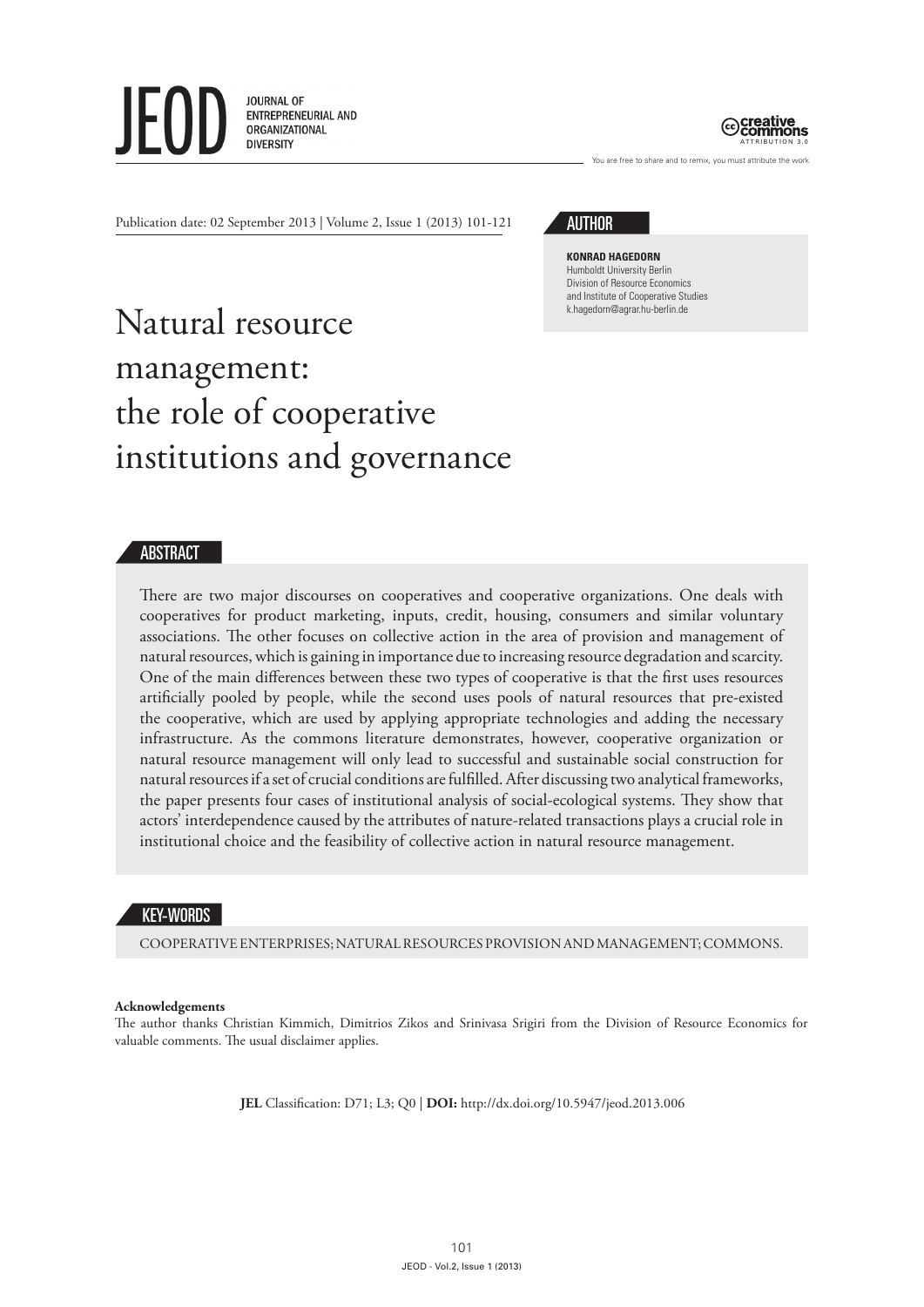## **1. Introduction**

Generations of economists have never tired of emphasizing that market competition combined with private property rights represents a coordination mechanism that needs to be given priority in order to achieve economic efficiency and social welfare. But, as the ubiquity of market failure and limitations of privatization have become more and more visible in the past few decades, particularly in the areas of resource degradation and climate change, this position has lost its attractiveness. Rather, it now seems a prejudice to assume that the capacity to improve economic and social outcomes is a unique characteristic of markets and private property (Bromley 1989, pp. 12-18). Some argue instead that institutional diversity and polycentric governance may be the basic characteristics of strong economies and peaceful societies (Ostrom 2005). To achieve such robust social constructions, common property and cooperative organization – alongside a variety of other types of rules and forms of organization and their combinations – should not play a lesser role than market governance.

Two main historical developments have taught us about the relevance of (formal or informal) cooperatives and cooperative arrangements: the "cooperative movement" in the 19th century and, long before that, the successful cooperative organization of natural resources use (pastures, water, fish, etc.). Recently, additional drivers have emerged, which are increasing and diversifying the relevance of cooperatives and cooperative organization. Particularly in terms of natural resources and the environment, we are now facing more and more crucial issues with high complexity and extreme interrelatedness, such as declining water tables, continuing desertification, the irreversible loss of genetic resources and adaptation requirements due to climate change (Hagedorn 2005). Crafting institutional solutions to these problems will hopefully lead to a diversity of cooperative arrangements that can stimulate participation and knowledge generation while also being open to establishing links to other modes and levels of governance involved in regularizing the interaction of actors in social-ecological systems.

Analysing and discussing the question of when and why institutional choice should involve cooperatives first requires some clarification of terms used in the scientific community when dealing with institutional analysis (see also Hagedorn 2008). There is a basic consensus regarding the understanding of institutions and governance structures in economics and social science in general. For example, Ostrom (1990, p. 51) proposes that "an institution can be defined as the set of working rules that are used to determine who is eligible to make decisions in some arena, what actions are allowed or constrained, what aggregation rules will be used, what procedures must be followed, what information must or must not be provided, and what payoffs will be assigned to individuals dependent on their actions". Governance structures, such as contracts, networks, bureaucracy, cooperation or markets, are organizational solutions for making institutions effective, that is, they are necessary for guaranteeing rights and duties and their use in coordinating transactions. It is also important to distinguish between "institutions" and "organizations" (Bromley 1989, p. 43). The latter are not themselves institutions, but rather serve to put institutions for regularizing human behaviour into practice.

Actors find themselves in action arenas where "participants and an action situation interact as they are affected by exogenous variables […] and produce outcomes that in turn affect the participants and the action situation" (Ostrom 2005, p. 13). An action situation occurs "whenever two or more individuals are faced with a set of potential actions that jointly produce outcomes" (Ostrom 2005, p. 32). Although not all actions may be automatically associated with transactions, we are primarily interested in the latter, because they present economically relevant processes by which goods and services, resources and amenities, damages and nuisances are allocated. In a densely populated world with almost no free goods left, we must also assume that these transactions are primary causes of interdependence between actors, because they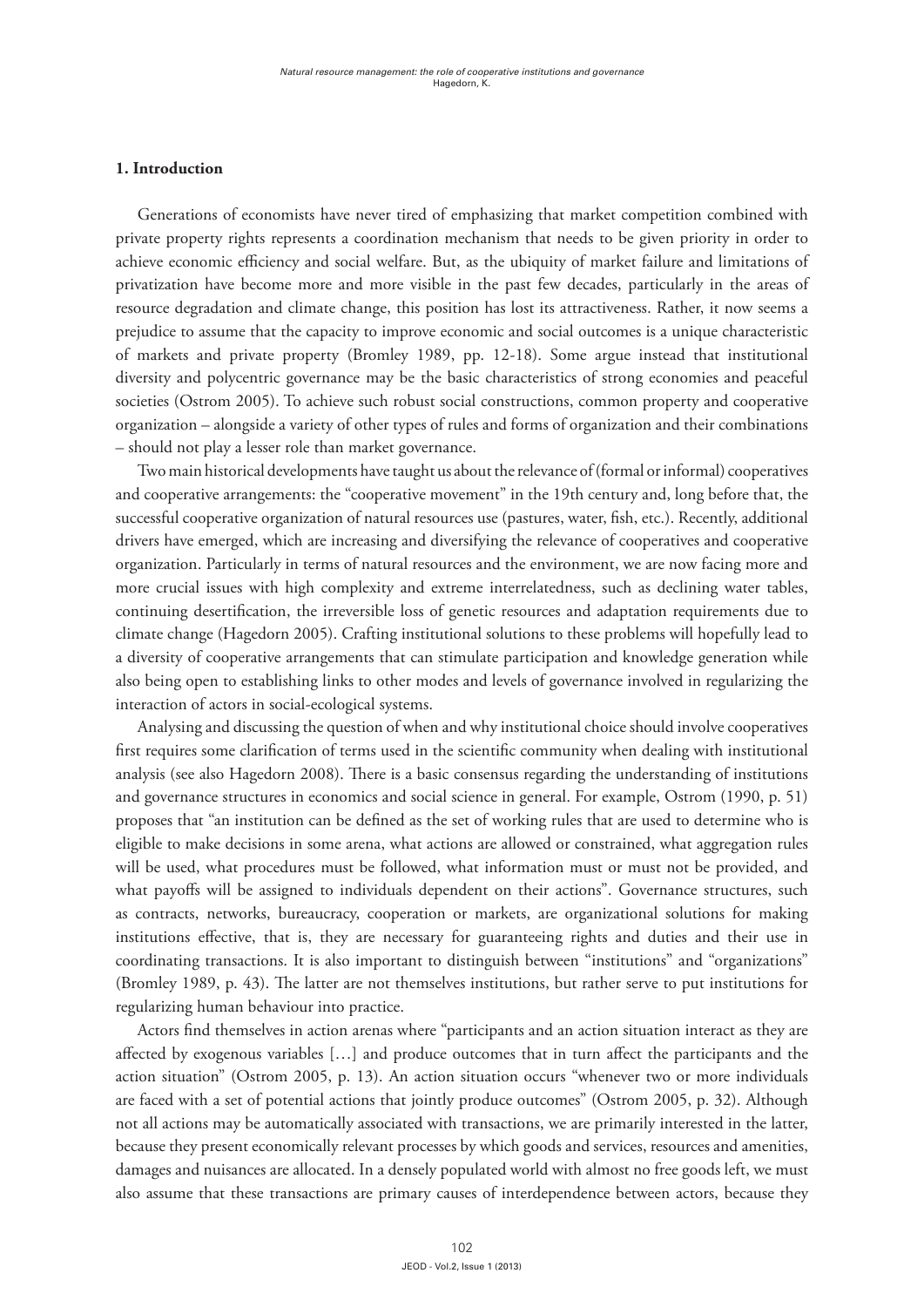affect their opportunities to acquire goods or services, to use resources or amenities and to be protected against damages or nuisances. This interdependence may be in the form of either conflicts or synergisms, to which actors will respond more or less appropriately, leading to interaction between them. The link between transactions and interdependence represents the main cause for institutions and organizations to come into being, as actors work out sets of rules for solving their conflicts and making use of synergisms, particularly if they are able to develop a social rationality (Vatn 2005).

The main objective of this paper is to show that paying more attention to the challenges of cooperation in research on governance of natural resources is worthwhile. It aims to shed light on the conditions under which successful collective action is likely to emerge in natural resource management and the role the properties of nature-related transactions play in this context, e.g. deriving from the interrelatedness and complexity of resource systems and their linkages to physical infrastructure. Attributes of naturerelated transactions may interact with characteristics of actors both at an individual and a collective level, which has an impact on actors' interdependence and influences their behaviour, for example by enabling opportunism.

Accordingly, the remainder of the paper is organized as follows. First we introduce a distinction between cooperatives using pre-existing pools of natural resources and others that first artificially pool or accumulate human-made resources (section 2). Then we pose the question of when cooperative organization will likely be an outcome of institutional choice and when it will probably not emerge (section 3). As answering this question requires well-substantiated research concepts, we then outline two primary analytical frameworks for the institutional analysis of social-ecological systems: the Institutions of Sustainability (IoS) framework and the Institutional Analysis and Development (IAD) framework (section 4). After that, an approach employed for deconstructing the process of institutional choice for regularizing nature-related transactions is introduced (section 5). Based on this, we present the conditions necessary for cooperation to be a successful and sustainable social construct for natural resources (section 6). Finally, we describe four examples demonstrating how the factors discussed throughout the paper can be conducive or hindering for the cooperative use, management and protection of natural resources (section 7).

## **2. Pre-existing pools of natural resources or artificially pooled human-made resources**

We start by looking at a core element of cooperatives, as a group of actors jointly using a pool of resources which can be natural or human-made, or a combination of both. Ménard (2004) has explored such institutional arrangements by referring to the concept of "hybrids". The minimum requirement for a governance structure to be identified as a hybrid is that there should be "agreements among legally autonomous entities doing business together, mutually adjusting with little help from the price system, and sharing or exchanging technologies, capital, products or services, but without unified ownership" (Ménard 2004, p. 348). Empirically, the main regularities to be observed in hybrids are "pooling, contracting and competition". The elements constituting hybrids are the following (Hagedorn 2008):

- 1. Partners who associate in hybrids pool some of their resources, but without collectivizing their property rights. They hence retain their rights to make individual decisions. In such an arrangement, the selection of partners, planning of joint investments and development of reliable ways of communication are crucial issues for the viability of the organization.
- 2. The prevailing mode of governance for coordinating the individual choices originating from separated decision-making rights resides in contractual relationships. Contracts may act as blueprints which are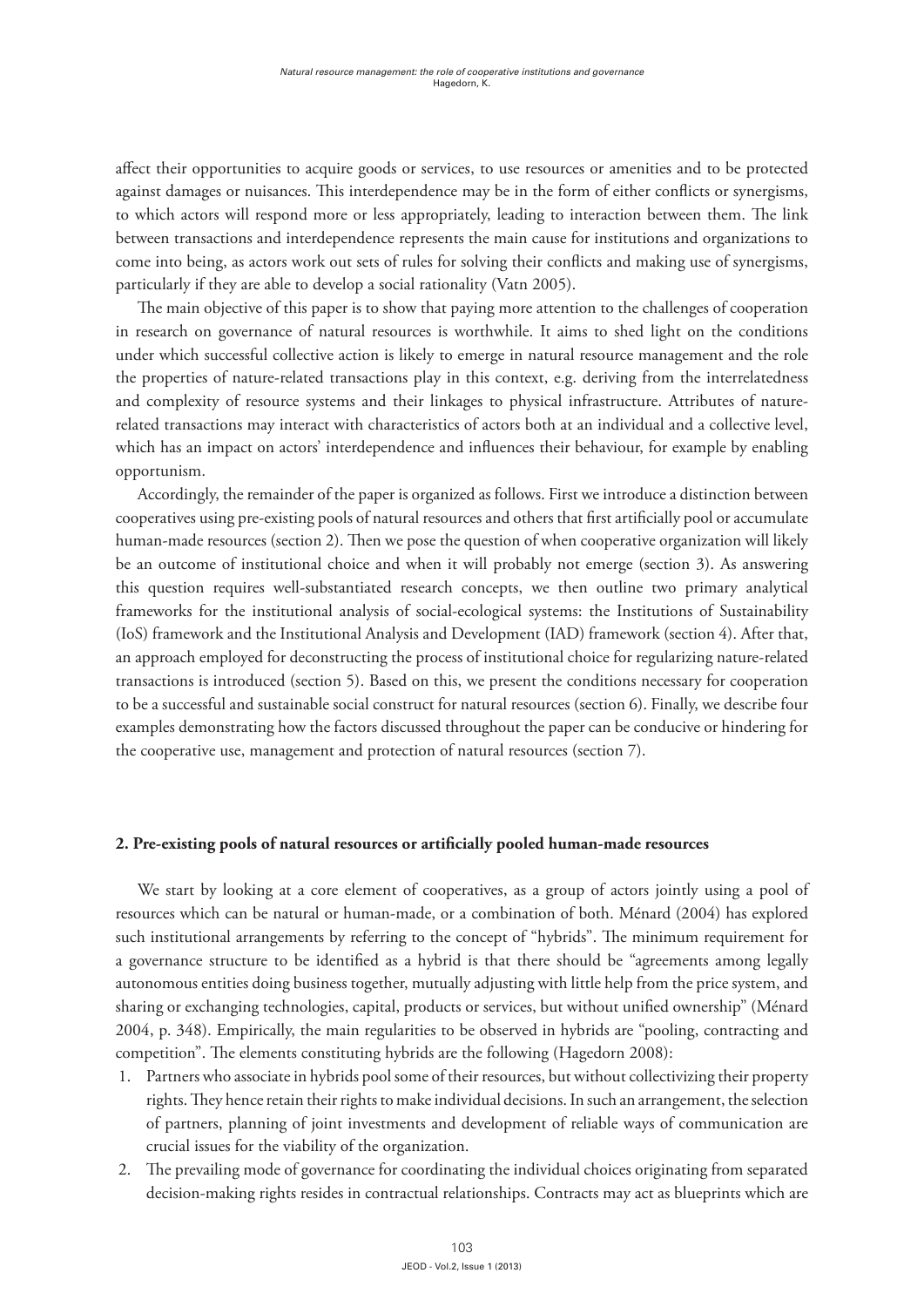usually incomplete and often do not account for specificities.

3. In hybrid arrangements, partners are subjected to competition both between themselves and with other hybrids or types of organization. This requires rules for, and organization of, benefit sharing and dispute resolution (Ménard and Valceschini 2005, p. 424).

This special institutional and organizational setting with hybrids exhibiting such characteristics means that the activities of partners must be harmonized and conflicts between them must be solved. This requires tailored governance structures, as neither command and control nor price mechanisms can fulfil such tasks for hybrids, and "[f]orms of 'authority' emerge to govern these complex relationships" (Ménard and Valceschini 2005, p. 424; see also Ménard 2004, pp. 351-354).

In the case of jointly used natural resources, the first constitutional element mentioned above - wherein users "pool some of their resources", meaning here that human-made capital is transferred into collective ownership or jointly accumulated - does not apply equally. Such cases consist, at least predominantly, of natural capital that has not been individualized. Accordingly we will distinguish between two types of cooperative organization. Both use pools of resources. But in the first case such pools exist as natural resources (for example, common land used by a group of pastoralists), whereas in the second case they have to be pooled and are human-made (for example, joint marketing by a farmers' cooperative).

Cooperatives using pools of natural resources are often based on long-standing traditional forms of cooperation, sometimes even on indigenous institutions, but many modern cooperative organizations also exist in this field, such as the water-user associations often recommended and supported in developing countries by development cooperation agencies, who see them as contributing towards agriculture-led development. Such common pools are in principle available as a result of natural processes like water generation, which may be subject to degradation (representing a loss of natural capital, e.g. declining water tables). Usually some pooled resources are added for using (transforming and/or transacting) the natural resource (e.g. irrigation infrastructure). In their natural state, before the use and management of these natural resources has been socially constructed via institutions and organizations, they may be considered resources with open access by potential users. In such action situations, actors' capacities to use the natural resource are solely determined by their physical endowments and not by enforced institutions (rules-inuse) (Ostrom 2005).

A typical case of natural resources that may (or may not) be cooperatively used and managed are "common pool resources" (CPR): characterized by a lack of or limited excludability, but with rivalry. This combination of CPR attributes implies subtractability in resource use (e.g. fish in a lake, water in a basin, trees in a forest) which is different from the kinds of public good where rivalry is missing and taking additional units of that good does not cause marginal opportunity cost. It is important to note that using non-private goods and services originating in the functions of natural systems (ecosystems) that have not been designed by humans is to a large extent associated with "nature-related transactions". We will come back to this point later and show why this is relevant for achieving institutional fit.

Cooperatives using "artificial" pools of human-made resources rely on collective, mainly human-made, capital provided by their members or jointly accumulated. Generally speaking, the main driving forces leading to the formation of such modern cooperatives can be found in processes of structural change and institutional transformation that individual firms and households had to keep pace with, which they could not have achieved individually. Increasing division of labour due to the industrial revolution replacing traditional household economies and increasing dominance of market governance are two of the main historical reasons for self-organization. Cooperatives emerged to develop the institutional and organizational prerequisites for access to markets. Market integration is still an important function in developing countries and is often combined with collective strategies for quality control and improvement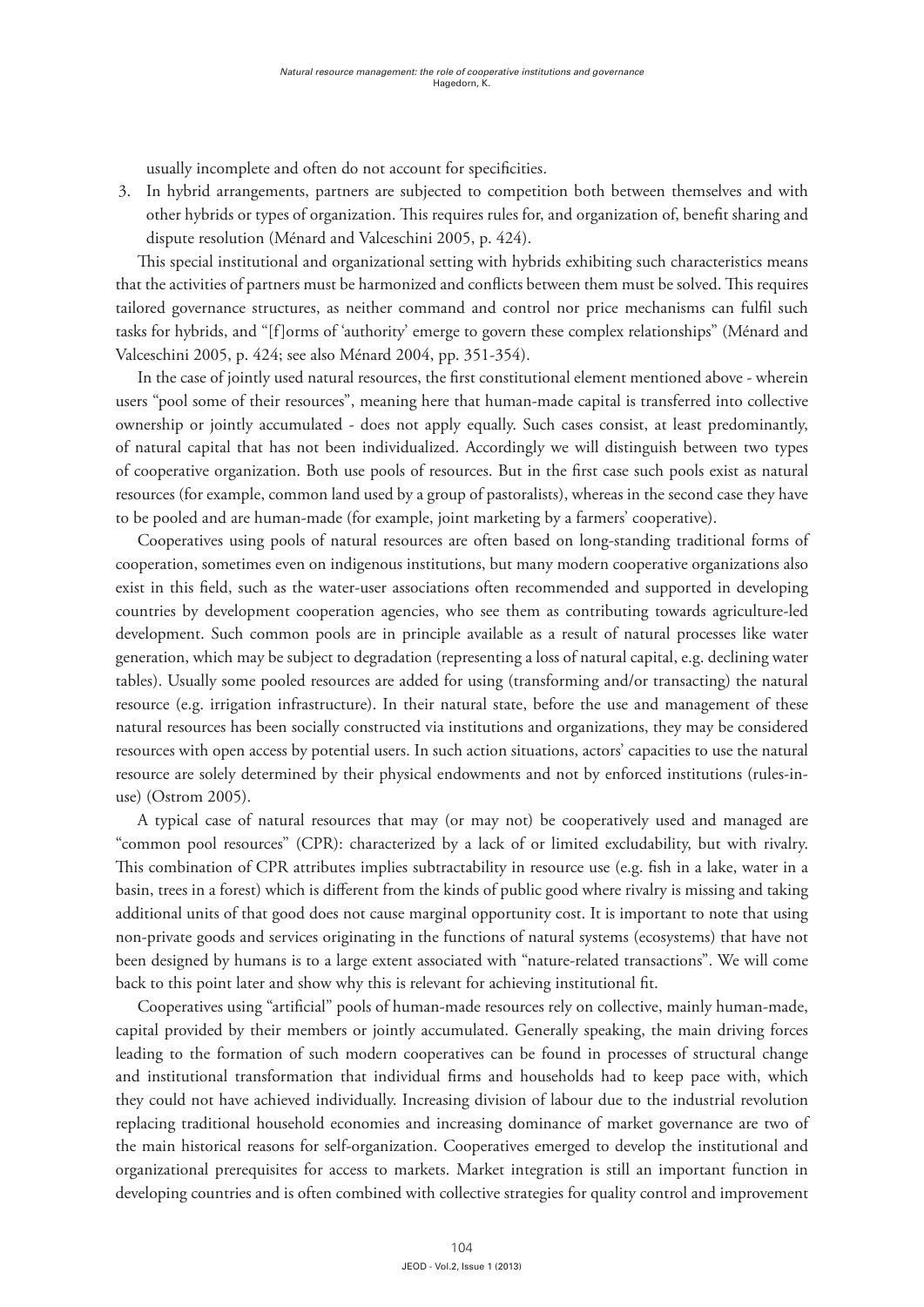to secure market shares and lower transaction costs, such as for horticultural cooperatives. Countervailing power on markets is widely accepted as a primary justification for cooperatives, for example agricultural marketing cooperatives.

Poverty, insecurity of livelihoods and the inability of individuals to cover extraordinary expenditures have also inspired the formation of organizations like burial cooperatives and micro-saving groups. Housing and consumer cooperatives emerged to facilitate the covering of basic needs and the avoidance of exploitation. Cooperatives have played an important role in modernization processes, such as when investorowned firms (IOF) have not perceived sufficient economic incentives for establishing infrastructure (e.g. electricity cooperatives in rural areas). Similarly, cooperatives have often assumed the role of economizing on transaction costs for providing services to small-scale enterprises not provided by IOFs; the emergence of credit cooperatives can serve as an example here. Today, exploiting economies of scale (e.g. by farmers' machine cooperatives) and complex challenges regarding coordination and knowledge (e.g. cattle-breeding cooperatives) are still strong arguments and relevant economic reasons for organizing well-established cooperatives.

In such cases, transactions are predominantly concerned with private goods having a high degree of excludability and rivalry, occurring in physical systems designed by humans, such as processing and marketing facilities. Nevertheless, even such transactions are not fully independent from natural processes, as can be easily seen from the transaction issues associated with perishable goods such as dairy, fish, fruit and vegetables. As the pooled resources do not originate from a natural state of open access, open access is usually avoided from the beginning through bylaws. This means, for example, that agricultural producers in a marketing cooperative have both delivery rights and obligations.

## **3. Cooperative organization as an outcome of institutional choice**

A cooperative is based on particular sets of rules and employs particular structures and modes of organization which have either emerged in processes and discourses or been actively designed by leaders for regularizing and governing interactions and transactions between actors. Such "institutional and organizational fit" between cooperation and the properties of interactions/transactions and the characteristics of actors/action situations does not always occur. Thus, a question arises regarding under what conditions a cooperative solution may successfully materialize, and prove to be a sustainable organization based on robust institutions, and when other institutional and organizational solutions are likely to prevail.

In this context, the following questions arise:

- 1. How can we explain what and how institutions and governance structures emerge to regularize decisions on the use and protection of natural resources, and what can we learn from this that can be used when crafting such institutions and governance structures?
- 2. What is special regarding the choice of institutions and governance structures for natural resources, and is this different from areas of institutional and organizational choice?
- 3. In what natural and social contexts does cooperative governance combined with common property provide a better institutional fit than, for example, privatization, market mechanisms, state property or public bureaucracy?

In the following, we attempt to contribute to the discussion of these questions.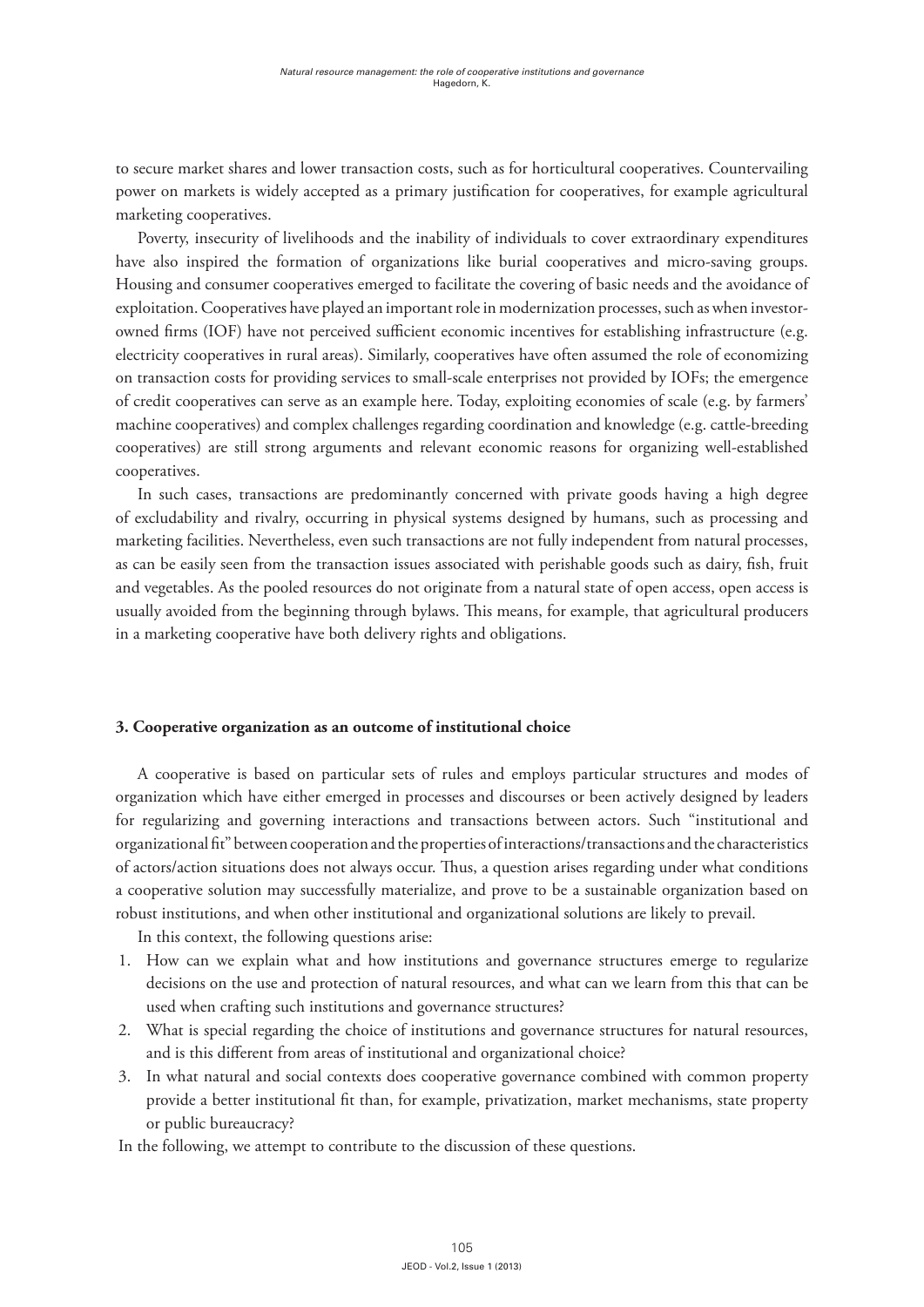## **4. Analytical frameworks for institutional analysis of natural resources**

To arrive at a proper understanding of institutions and governance structures in the area of socialecological systems, we have to consider a set of core factors. These are represented in the Institutions of Sustainability (IoS) framework (Hagedorn 2008), which focuses on how to regularize human actions that lead to transactions affecting relationships between natural and social systems (Figure 1). Institutions (sets of rules) and governance structures (which make rules effective) emerge either spontaneously through selforganization or intentionally by human design in single or linked action arenas. How these institutions and governance structures are socially constructed depends on the specific properties of the transactions and the characteristics of the actors involved in given transactions. Such processes take place in action arenas where actors are confronted by an action situation.



Figure 1. Analytical framework for analysing Institutions of Sustainability (IoS)

The IoS framework explicitly takes into account not only actor characteristics (such as trust, reciprocity, social capital, shared mental models, etc.) and transaction properties, but also the interplay between these core components. Special emphasis is put on "nature-related transactions" (see Hagedorn 2008), because they have particular properties deriving from the attributes of resource systems and resource units. They also create particular forms of interdependence between actors, which are, in turn, the primary reason for institutions devoted to them to come into being (Paavola and Adger 2005). The (physical) properties of transactions in ecological systems are to a large extent shaped by self-organized ecosystems where human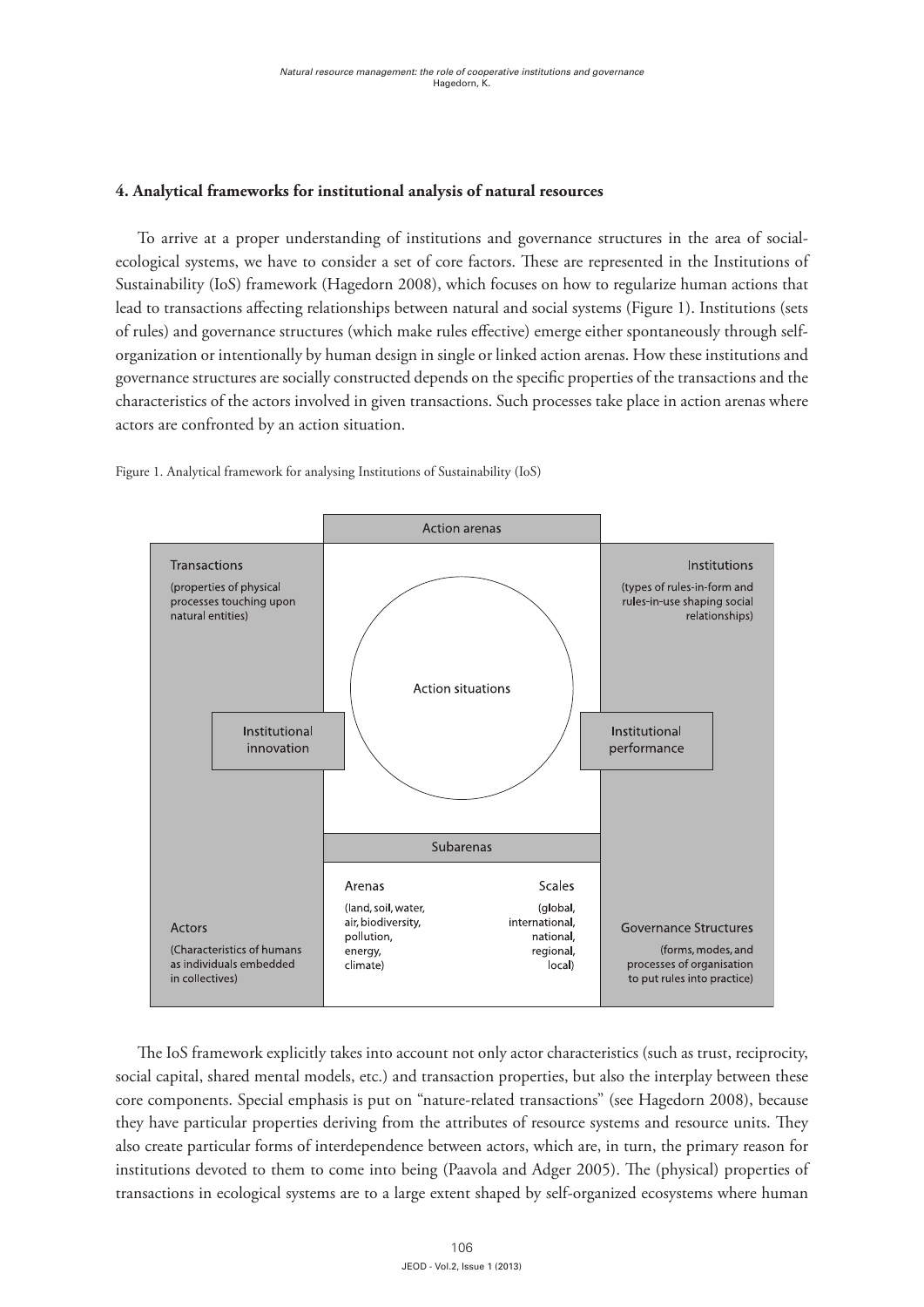design plays a limited role, so linkages between activities due to the coherence of the natural system and the interconnectedness of its parts represent particular reasons why such transactions need to be regularized by institutions and organizations.

A similar and widely known analytical perspective that also includes not only actors' characteristics, but also resource attributes, is Ostrom's Institutional Analysis and Development (IAD) framework (1990; 2005) (see Figure 2). Here, collective decision-making processes take place in an action arena consisting of actors and a particular action situation. The situation is influenced by the existing effective institutions ("rules in use"), attributes of the community such as trust and reciprocity and the attributes of the biophysical world. The latter are conceptualized in a slightly different way than in the IoS framework, which includes this aspect as "properties of nature-related transactions". The reason for this is that attributes of resource systems or resource units only become relevant in affecting actors when they are the object of transactions. The internal structure and external context of the action arena cause patterns of interaction, leading to outcomes such as cooperative organization of resource use and resource protection. At the same time, actors develop evaluative criteria which they apply to outcomes in order to decide whether or not they are satisfied with their joint efforts. If not, they will initiate a change in the rules in use to arrive at a better outcome from their interaction in the action arena.

Figure 2. The Institutional Analysis and Development framework



Exogenous Variables

Source: Ostrom, Gardner and Walker (1994)

Although Ostrom does not explicitly consider the relevance of the biophysical world in terms of naturerelated transactions, as the IoS framework does, she emphasizes that the biophysical attributes often affect action situations:

*"What actions are physically possible, what outcomes can be produced, how actions are linked to outcomes, and what is contained in the actors' information sets are affected by the world being acted upon in a situation. The same set of rules may yield entirely different types of action situations depending upon the types of events in the world being acted upon by participants" (Ostrom 2005, pp. 24-28).*

Accordingly, physical conditions are seen as being equally important as social contexts, because it is the combination of rules with physical reality that generates positive or negative incentives relevant to a specific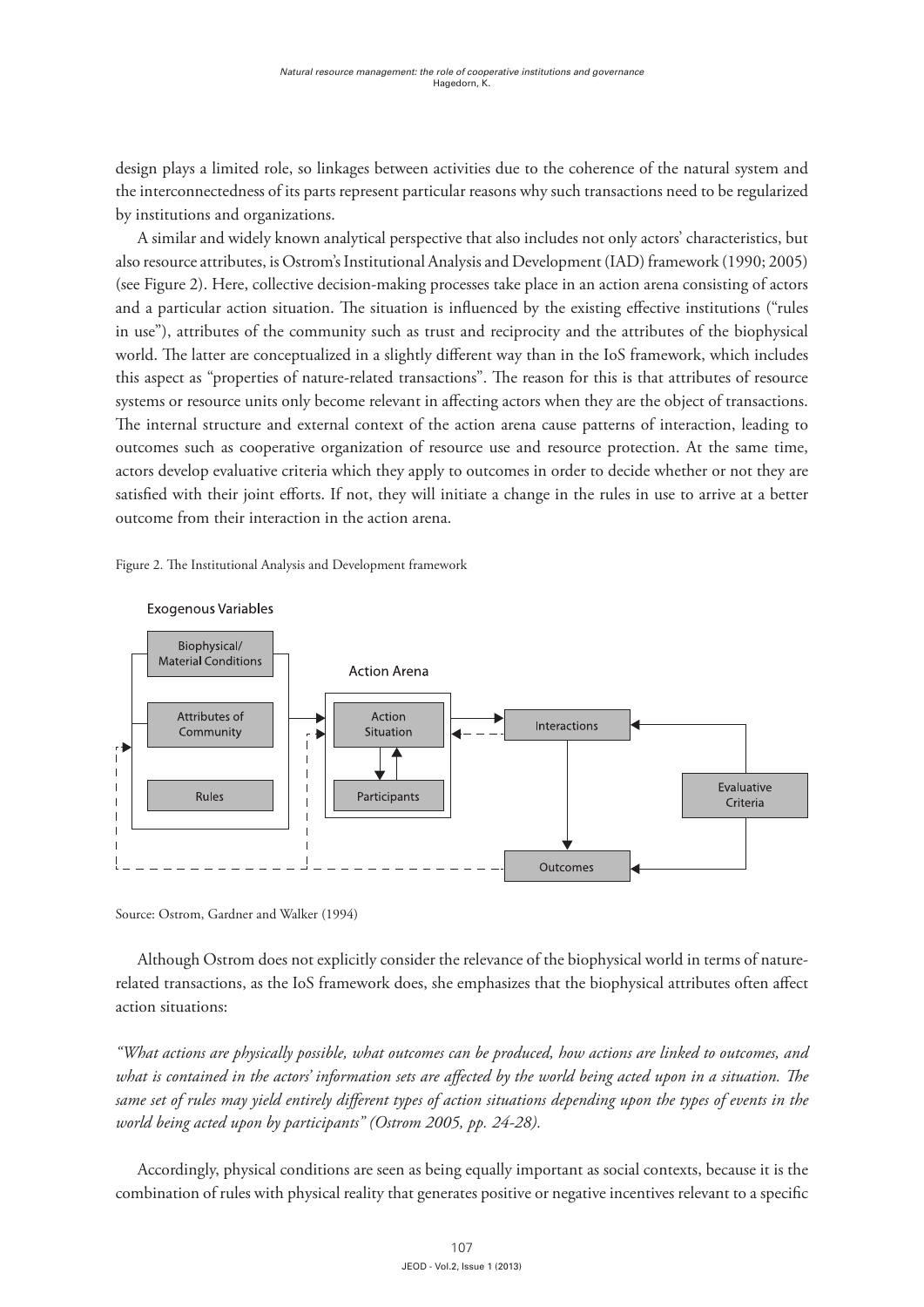action situation. A set of rules may provide incentives stimulating productive outcomes in one setting, but may fail in another setting where the material prerequisites are different. From the numerous studies on common-pool resources available, Ostrom (2005, p. 26) draws the conclusion that, "for example, effective rules depend on the size of the resource; the mobility of its resource units (e.g. water, wildlife, or trees); the presence of storage in the system; the amount and distribution of rainfall, soils, slope, and elevation; and many other factors".

Given these considerations, we start by looking at a transaction in terms of its physical dimensions and properties, although we must admit that their perception and interpretation are always socially constructed (Hagedorn 2008). Here, we build upon the prevailing definition in transaction cost economics: "A transaction occurs when a good or service is transferred across a technologically separable interface. One stage of activity terminates and another begins" (Williamson 1985, p. 1). But this focus on the economically relevant characteristics of a transaction may be too limited, because it explains the need for a transaction to be governed by institutional and organizational arrangements mainly in terms of "frictions" between activities. A closer look at social-ecological systems, however, reveals that "linkages" between activities are equally important grounds for transactions requiring institutions and governance structures. We will come back to this important distinction.

Physical transactions may involve movement of goods between actors (e.g. when farmers deliver wheat to their marketing cooperative). Such transactions include flows of physical (natural) resources between actors (e.g. when an irrigation manager, authorized by a water user association, provides irrigation water to a farmer). However, physical transactions may also occur without any movement of goods between actors (e.g., when land changes from one user to another). In these cases, the actors move to the resource. Physical transactions not only include direct transfers from one or more actors to one or many others, but transfers may also be indirect, have a spatial dimension, involve time lags, be complicated to reproduce or even be hidden. They may be intended or unintended, targeted or non-targeted, predictable or unpredictable. The actors participating in a transaction may not know each other, and it may be difficult to identify them all. Such properties of transactions are likely to play a greater role if they are related to natural systems than to human-made systems.

Accordingly, a transaction can be seen as a physical phenomenon that is induced by a decision made by one or more actors and affecting one or more actors. The many different sorts of transactions have the potential to cause interdependence between actors, resulting in either conflicts to be solved or opportunities for cooperation. This is the very reason why they need to be regularized by institutions and governance structures. In other words, there is also an equally important institutional side associated with a physical transaction. Thus we not only need to consider physical transactions, but also institutionalized transactions, which represent transfers of entitlements or constraints on goods or resources that need to become regularized by institutions and governance structures, such as transfer of water rights on water markets or the governance of water use by water user associations. From this perspective, transactions "are the alienation and acquisition between individuals of the rights of future ownership of physical things" (Commons 1934, p. 58; see also Schmid 2004).

The broader view on transactions that we are developing here not only distinguishes between physical and institutionalized transactions, but also between frictions and linkages as relevant properties of transactions. When dealing with institutional analysis focused on natural resources, making this latter distinction is crucial, because transaction cost theory usually deals with transactions that can be seen as transfers of commodities, meaning goods predominantly produced by engineered processes in designed systems set up by humans. By contrast, institutional analysis in social-ecological systems often focuses on non-commodities: resources, goods and services whose transactions involve processes of self-organization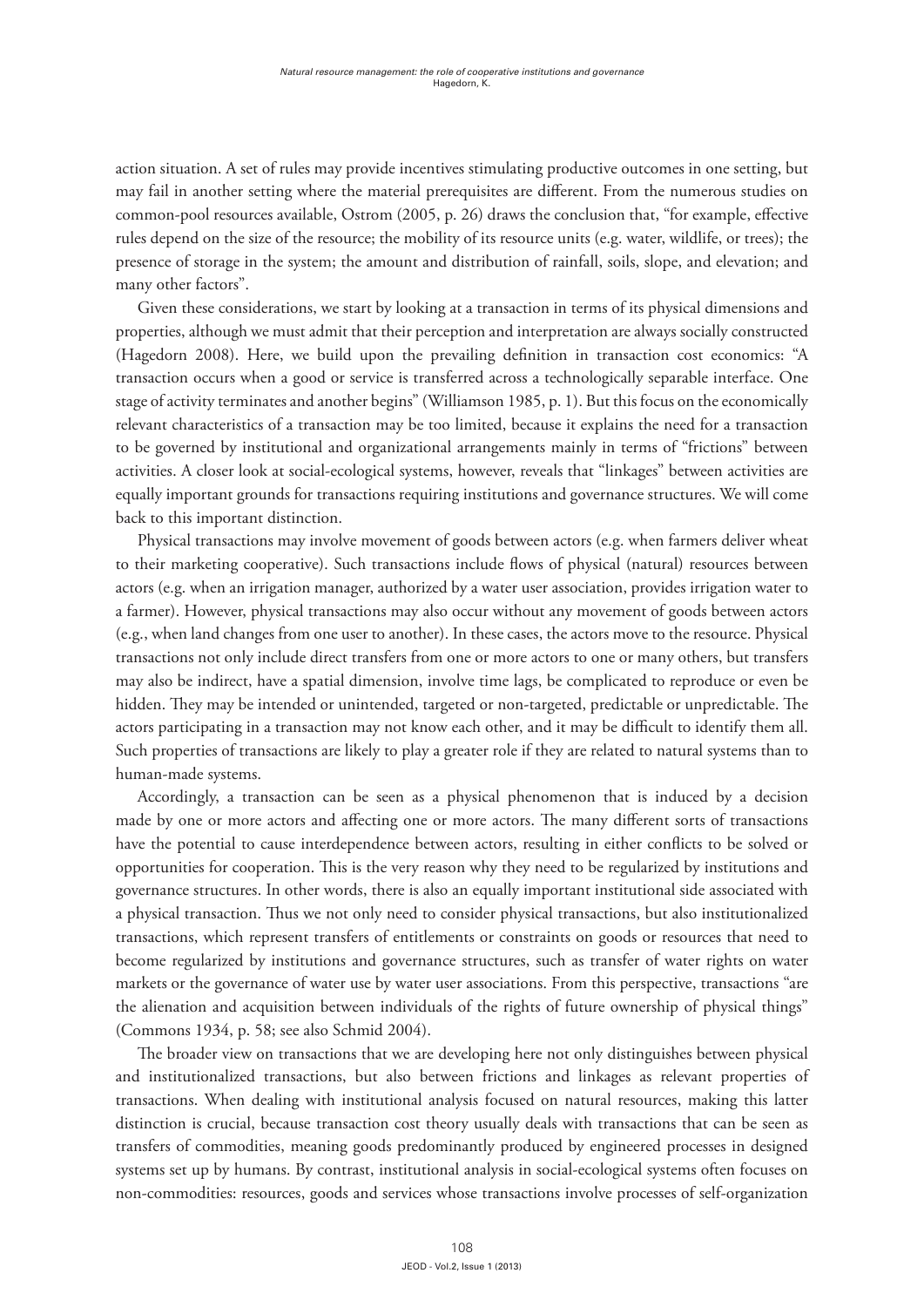in ecosystems not completely engineered by humans. Consequently, institutional analysis of socialecological systems should take into account additional properties of transactions deriving from the physical characteristics particularly, though not exclusively, observed in natural systems, such as jointness, coherence and complexity (Hagedorn 2008).

As a consequence, the transaction-based perspective developed by Williamson cannot be applied fruitfully to non-designed systems in the same way as it is applied to designed systems. For the former, its limited view that "transaction costs are the economic equivalent to frictions in physical systems" (Williamson 1985, p. 19) needs to be extended, because governance costs can also arise from the phenomenon of interconnectedness in systems. Regulation of regional water levels, for example, has an impact on plant growth and crop yields, biodiversity and wetland conservation, the appearance of landscapes, lakes and rivers, water provision for households, power plants and other industries, and consequently may cause problems of coordination and consensus building between many stakeholders.

The question arises of why the prevailing concepts of transaction cost economics have not seriously accounted for nature-related transactions. The reason, I propose, is that the properties of transactions it emphasizes (uncertainty, frequency and asset specificity) have been discovered in areas of production and trade where transactions are usually separable, because a high degree of decomposability, modularity and independence often exists in these areas. Here, the "commodities" transferred are mostly produced by engineered processes that take place in designed systems set up by humans. Consequently, frictions in the system that separate activities are perceived as the reason why a transaction needs to be governed.

This is different in the case of "non-commodities": goods and services, resources and amenities, but also damages and nuisances, which are to a large extent provided by, or through, self-organized ecosystems where human design plays a limited role. Here, linkages between activities due to the coherence of the system and the interconnectedness of its parts may explain why transactions have to be regularized by institutions and organizations. Both frictions and coherence can cause interdependencies between actors that need to be governed. This adds another aspect to the above-mentioned view regarding the origin of transaction costs (Williamson 1985, p. 19). They may not only be "friction costs" (Williamson 1985, p. 18f.), but also what could be called "coherence costs".

Due to all of these factors, institutional analysis in social-ecological systems has to take into account additional properties of transactions resulting from attributes especially observed in ecosystems, such as jointness and absence of separability, coherence and complexity, limited standardizability and calculability, dimensions of time and scale, predictability and irreversibility, spatial characteristics and mobility, adaptability and observability. For example, due to the interconnectedness of the natural system, nitrogen fertilizer use by farmers represents a transaction that affects other actors in various – often both desired and problematic – resulting in a complicated action situation. Applying high levels of nitrogen or manure to crops certainly increases yields and may, under certain conditions, also improve soil fertility. However, these beneficial effects may be accompanied by numerous adverse effects, such as emission of greenhouse gases (N2O), affecting third parties.

#### **5. The process of institutional choice in regularizing nature-related transactions**

Now the question arises of how an appropriate institutional fit for nature-related transactions can be found or, in other words, how a physical transaction occurring in a social-ecological system can become an institutionalized transaction. Institutions arise or change due to transactions that cause or reveal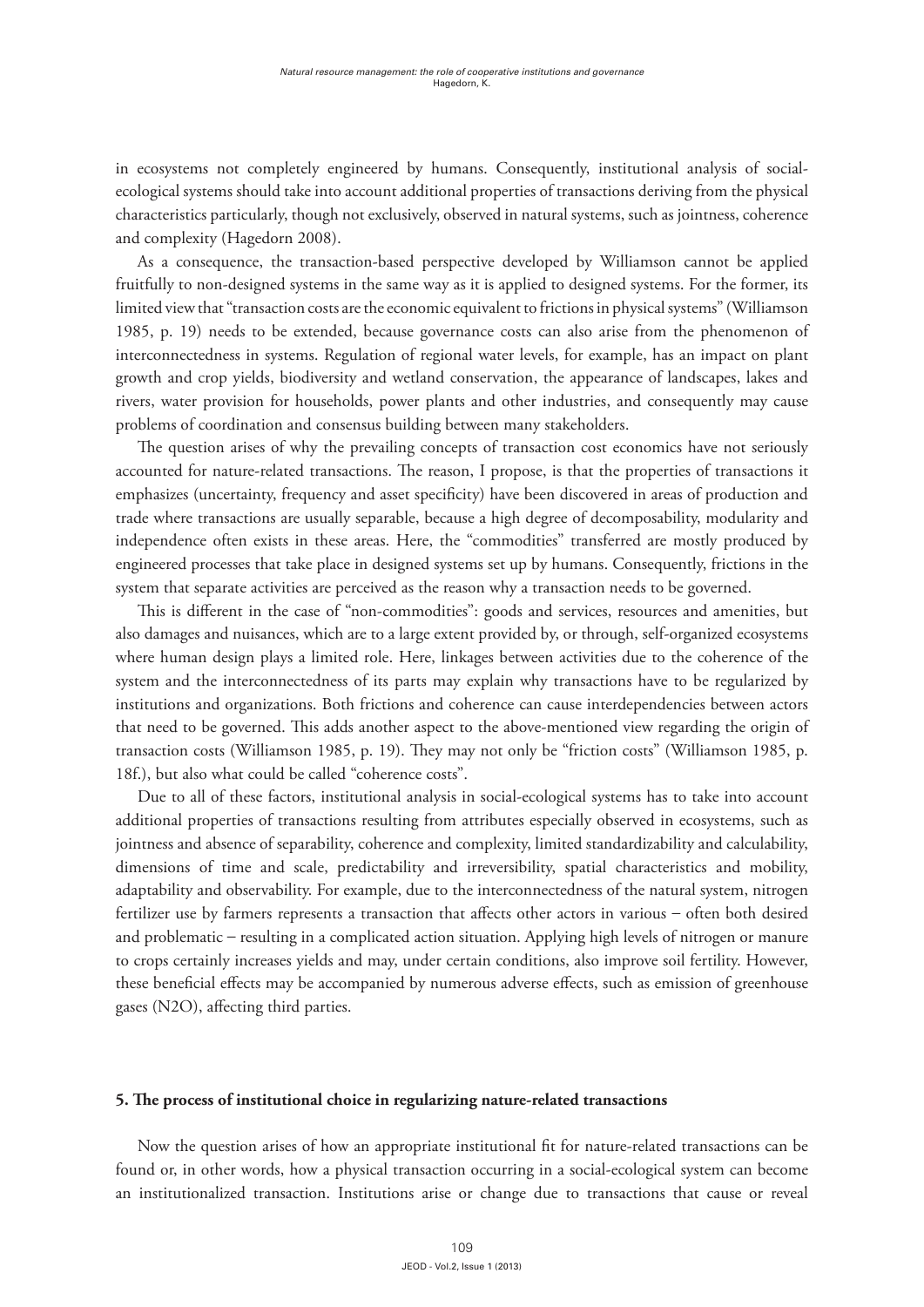interdependence between actors (Paavola and Adger 2005, p. 355). Governing such interdependence can be conceptualized with the idea of "discriminative alignment": the analytical process by which "transactions are aligned with governance structures" (Williamson 2000, p. 599), representing a core element of transaction cost economics. We apply this concept by considering the transaction-interdependence phenomenon from two different angles: the (physical) transaction of a good or resource and the (social) interdependence between actors or organizations (see Figure 3).



Figure 3. The transaction-interdependence cycle: decomposing institutional choice in social-ecological systems

The transaction-interdependence cycle includes the following stages (Hagedorn 2008). First, actors choose an action (e.g. to apply nitrogen fertilizer) that entails transactions involving one or more other actors. Such choices subsequently affect ecosystem components for resource users (e.g. nitrate in water flows in soil) and may also impact the wider context of the natural system (e.g. pollution of an adjacent lake). Ecosystems and hydrological systems respond to these changes through adaptation processes (e.g. loss of fish population). At this point, other actors may be affected by the physical transaction (e.g. fishermen lose income). As soon as the actors participating in the transaction recognize their interdependence regarding the use of the natural system, their relationship changes, which provokes a response. This stimulates interaction between actors concerned (water users), prompting discourses, negotiations, and consensus building on rule making, a process which may also involve agents such as politicians, bureaucrats and lobbyists. Adaptation processes (e.g. regarding rules on water pollution) can then result in institutional change and new governance structures. Once the transaction becomes institutionalized, actors will adjust their choices according to the rules and enforcement mechanisms.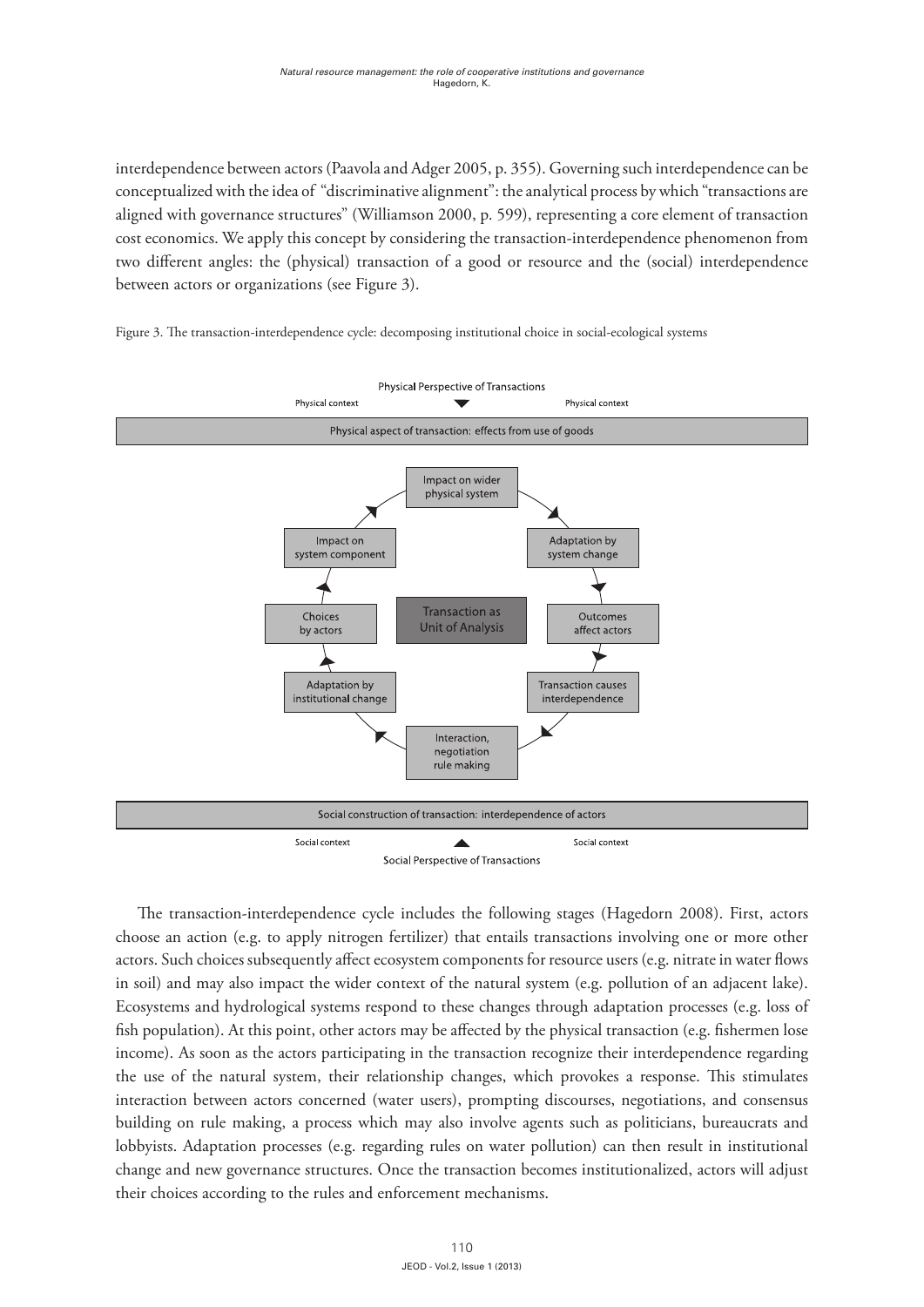## **6. When is cooperation the outcome of the transaction-interdependence cycle?**

What we are interested in is being able to discern when cooperation in governing natural resources is likely to be the outcome of the transaction-interdependence cycle. The most substantiated answer to this question can be formulated by referring to the pathbreaking work on why, when and how people cooperate in using natural resources done by Elinor Ostrom (2005) together with numerous scholars who are part of the Bloomington School network. To some extent, their unique research process can be seen as a counter movement to the "Tragedy of the Commons" which, according to Gerret Hardin (1968), cannot be avoided without either privatizing the CPR or managing it via government bureaucracy. By contrast, empirical evidence from numerous case studies shows that cooperation can work in the case of CPR, meaning that users of CPR are able to solve their problems by crafting rules and forming organizations by themselves. Ostrom (2002, p. 1325) maintains that, based on research results reported by numerous authors "on the origin of self-governed common-pool resources", a credible "consensus exists that the attributes of resources and of appropriators summarized in Table 1 are conducive to an increased likelihood that self-governing associations will form".

Table 1. Conditions for cooperation as governance of common pool resources

#### *Attributes of the resource:*

- R1. "Feasible improvement: Resource conditions are not at such a point of deterioration that it is useless to organize or so underutilized that little advantage results from organizing.
- R2. Indicators: Reliable and valid indicators of the condition of the resource system are frequently available at a relatively low cost.
- R3. Predictability: The flow of resource units is relatively predictable.
- R4. Spatial extent: The resource system is sufficiently small, given the transportation and communication technology in use, that appropriators can develop accurate knowledge of external boundaries and internal microenvironments.

#### *Attributes of the appropriators:*

- A1. Salience: Appropriators are dependent on the resource system for a major portion of their livelihood.
- A2. Common understanding: Appropriators have a shared image of how the resource system operates (attributes R 1, 2, 3, and 4 above) and how their actions affect each other and the resource system.
- A3. Low discount rate: Appropriators use a sufficiently low discount rate in relation to future benefits to be achieved from the resource.
- A4. Trust and reciprocity: Appropriators trust one another to keep promises and relate to one another with reciprocity.
- A5. Autonomy: Appropriators are able to determine access and harvesting rules without external authorities countermanding them.
- A6. Prior organizational experience and local leadership: Appropriators have learned at least minimal skills of organization and leadership through participation in other local associations or learning about ways that neighbouring groups have organized".

Source: Ostrom (2002, p. 1325).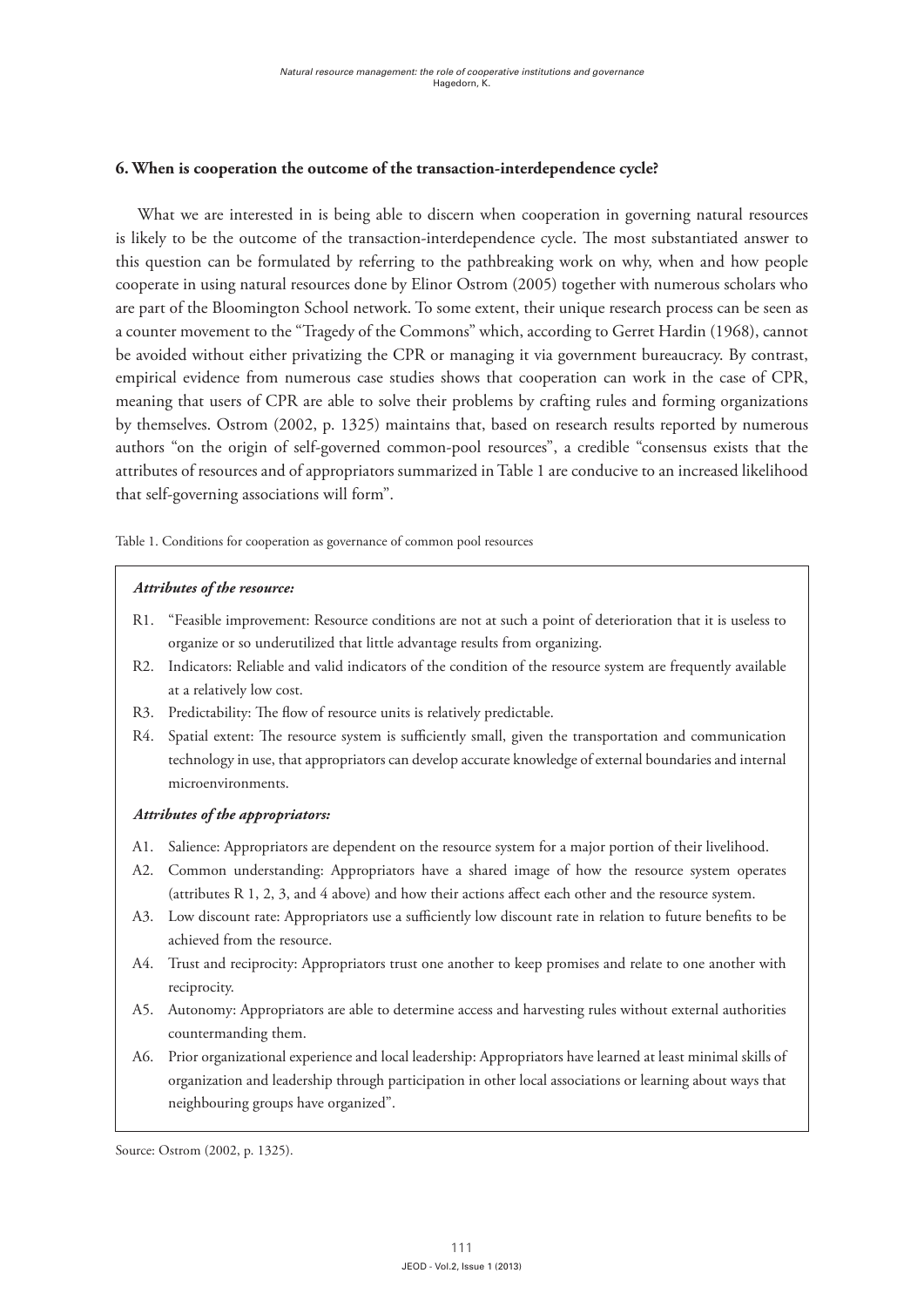Actors who use a local or regional natural resource system are usually affected by higher levels of governance, such as political decision makers, ministries and public administrations or umbrella associations of cooperatives. Ostrom (2002, p. 1325f.) emphasizes that:

*"[…] these larger regimes can facilitate local self-organization by providing accurate information about natural resource systems, providing arenas in which participants can engage in discovery and conflict-resolution processes, and providing mechanisms to back up local monitoring and sanctioning efforts. The probability of participants adapting more effective rules in macro-regimes that facilitate their efforts over time is higher than in regimes that ignore resource problems entirely or, at the other extreme, presume that all decisions about governance and management need to be made by central authorities".*

In other words, interference by actors belonging to other units of governance can be both constructive and destructive in nature.

## **7. Four examples of cooperative natural resource management**

In light of the conceptual background provided in the previous sections, in this section we look at some empirically investigated cases in order to show how the factors outlined above can be conducive or hindering to cooperative use and management of natural resources.

The examples have been selected from projects conducted by the Division of Resource Economics at Humboldt University Berlin together with international research partners. Reflecting the analytical frameworks discussed in section 4, description of results from these cases is intended to show that not only the characteristics of the actors involved, but also nature-related transactions and infrastructure are crucial for cooperation in natural resource management.

## *7.1. Cooperative natural resource management in a post-socialist context (Bulgaria)*

Theesfeld (2005; 2009) has analysed irrigation systems in Bulgaria that rapidly degraded, physically and institutionally, after the transformation of the political and economic system in the 1990s, followed by attempts at institutional redesign and reorganization. In this process, the World Bank and the Bulgarian government tried to establish water user associations, a worldwide model for farmers' cooperation in water use. These efforts, which were intended to enable collective action as an institutional solution for the irrigation sector in a post-socialist transition process, exhibited many cases of failure. According to Theesfeld (2005, p. 251) "[e]mpirical findings support the theoretical propositions that certain transitionspecific features are predominant within the analyzed context: information asymmetry, incongruity of formal and informal rules, limited tradition transfer, opportunistic behaviour, and deteriorating social capital".

Formal rules were not lacking, but due to ineffective monitoring and sanctioning mechanisms they were not enforced. Often, resorting to physical power seemed to be a rule in use, and violence among the users played a considerable role. As an example of the abuse of power, Theesfeld describes a water user association that was established in a village in a top-down manner by influential members of the former nomenklatura: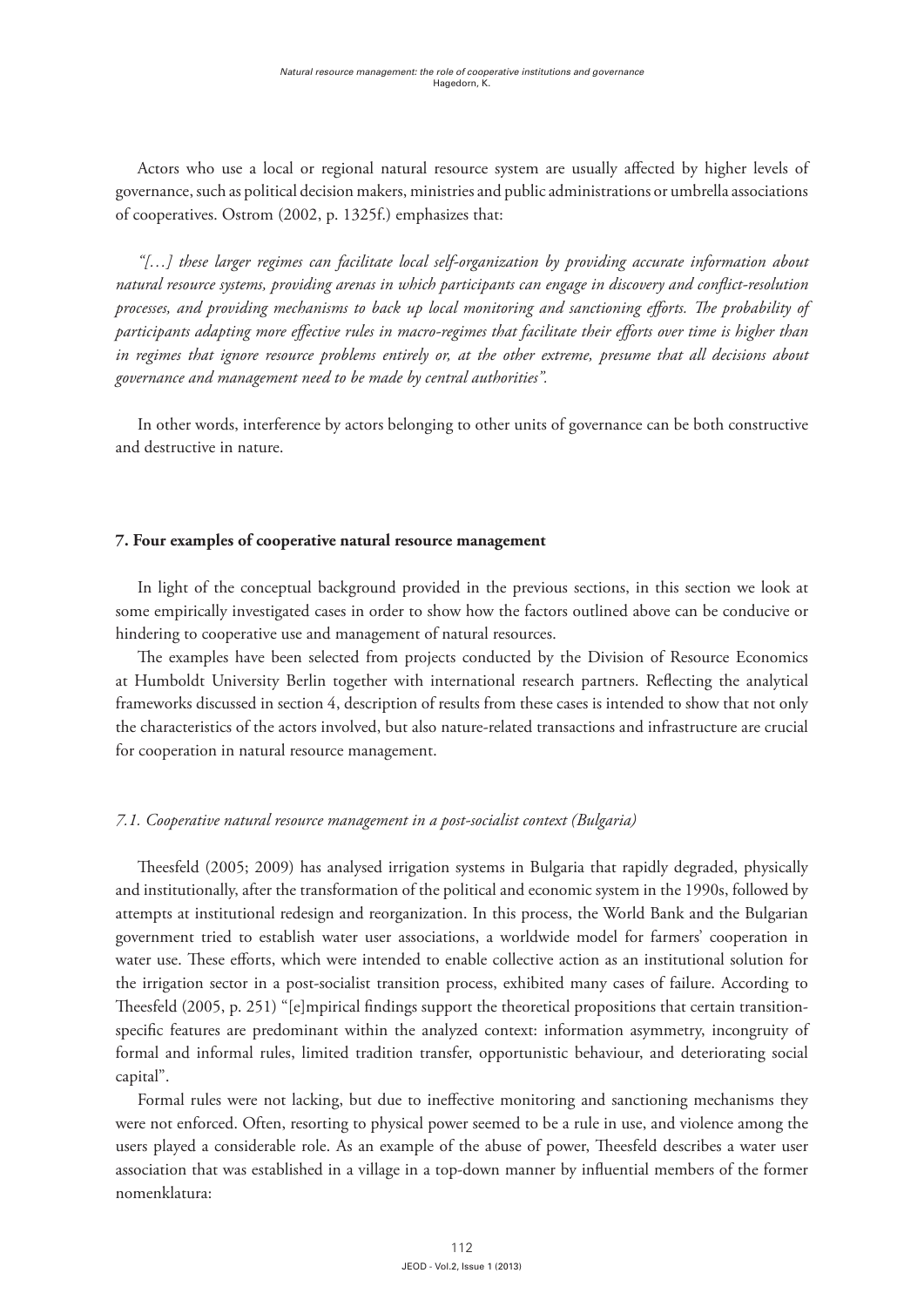*"Most of the villagers were in fact unaware of the possibility of establishing a WUA, much less knew about the formal existence of a WUA in their village. The villagers, rather, spoke of this organization either as a private water firm or as a tenant renting the canals system. They were only aware that the water guard was from their village, without knowing the other parties involved. […] Information asymmetry was striking, as villagers knew hardly anything about the formal existence of the WUA" (Theesfeld 2009, p. 234).*

Although a tradition of collective water use had existed in Bulgaria in the pre-socialist era in the form of water syndicates, post-socialist reforms could not build on this. The collective memory was too weakened, as discourses on alternatives forms of organization were prohibited under the socialist regime.

Theesfeld interprets this action situation as a "vicious cycle":

*"To simplify the interrelations among the five transition-specific features, limited tradition affects the social capital and leads to its first deterioration. Information asymmetry and the incongruity of formal and informal rules – in addition to other transition-specific features – build a ground on which opportunistic behavior can grow. Opportunistic behavior and deteriorating social capital emerge […] as core transition-specific features influencing institutional change. Opportunistic behavior along with power abuse further deteriorates social capital, which is already low in transition countries. Deteriorating social capital, including low levels of interpersonal trust and other indicators […] facilitates the milieu in which opportunistic behavior can persist" (Theesfeld 2005, p. 251).*

However, the actors' interdependence associated with this opportunistic behaviour could only emerge because of the properties of transactions related to both the natural resources – land and water – and the human-made physical infrastructure of canals. In particular, the resources nexus between land and water tied the process of land privatization to the necessity of reforming the rural water sector. The resulting challenges have strongly influenced the processes of institutional change and limits of cooperation in this case.

## *7.2. Decentralizing agri-environmental programs by farmers' cooperation in agri-environmental cooperation groups (Germany)*

As a part of the GRANO project<sup>1</sup>, agri-environmental cooperation groups were introduced into the design of agri-environmental measures at a regional scale in North-east Germany. Although establishment of the cooperation groups required considerable input in terms of knowledge, coordination and consensus building, the project was rather successful to a point, and was able to formulate specific concepts, such as a "regionalized soil protection programme". From the beginning of this process, the Ministry of Agriculture, Environmental Protection and Spatial Planning of the federal state of Brandenburg supported the agrienvironmental cooperation groups. However, when they were finally asked to support the implementation of the specific programmes the members of the cooperation groups had agreed upon, they argued that there were irremovable obstacles against it. The communicated arguments were that additional financial means would be required, administrative costs would increase, farmers not participating in the cooperatively designed measures would be discriminated against, and, finally, proof of the superiority of the agrienvironmental measures based on the cooperative agreements of the agri-environmental cooperation groups was lacking (Eggers 2005, pp. 14-16).

<sup>1</sup> GRANO is the German acronym for "Shaping Typical Regional Landscapes in North-east Germany".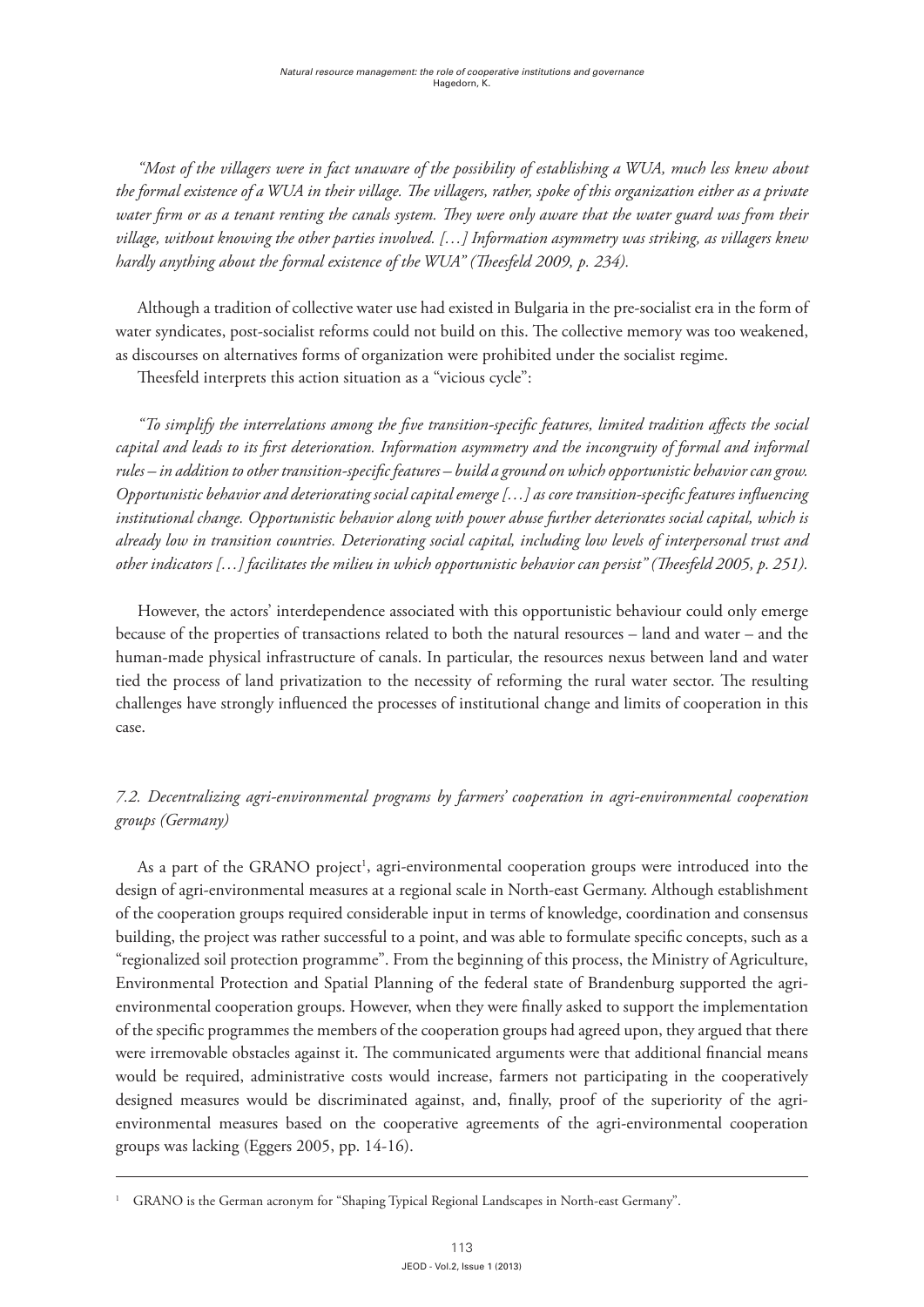After the GRANO project was finalized, Eggers (2005) conducted an *ex-post* analysis of the process, focusing on the question of what factors had obstructed an institutional change that could have led to the decentralization of agri-environmental programmes. His results reveal several reasons why cooperative organization of the design and implementation of agri-environmental programs failed due to actors' behaviour at other levels of governance.

First, the high requirements of monitoring and control from the European Union, and the administrative burden for the individual federal states (Bundesländer) resulting from this, counteracted effective local cooperation and implementation of specific regional measures as they had been developed by the agrienvironmental cooperation groups. The objective of thwarting the abuse of EU funds, which is a driving force of centralization, could not be reconciled with the objective of achieving higher ecological effectiveness by applying a more polycentric approach.

Secondly, the interests of actors at the different levels of governance represent another obstacle against the implementation of local cooperative and participatory approaches, as administrators were afraid of losing power and influence. The main determinants in this area were the strong risk aversion of bureaucrats leading to an avoidance of collaboration with cooperative organizations on the ground, lack of interest of national and EU officials in effective decentralized and participatory approaches and the strategy of agricultural interest groups, who tried to block initiatives emerging from outside the traditional agricultural policy network.

Third, the complexity of the institutional change associated with the implementation of agrienvironmental cooperation groups (i.e. collective action) requires considerable knowledge and information which is unequally distributed among actors, organizations and levels of governance. In particular, many people (farmers, citizens, administrators, political decision makers, the general public) are not aware of the advantages decentralized and participatory forms of organization can have on the effectiveness and efficiency of agri-environmental measures. Powerful, high-level administrators especially profit from this lack of transparency. They prefer that farmers and both the rural and urban populations do not become "sensitized" regarding this potential deficit. In addition, the specific knowledge of officials in the administration plays a dominating role, and this human capital would be devalued by institutional change towards a more decentralized and cooperative organization of the programmes.

The refusal of the public administrators implementing agri-environmental programmes to link up with local and regional forms of cooperation and participation can be considered the main reason for the erosion of the willingness of local farmers to engage in a cooperative arrangement. This has been particularly emphasized by Arzt (2009, p. 286), who conducted a second *ex-post* analysis focused on the internal group dynamics and discourse processes within the agri-environmental cooperation groups. This case shows that polycentric institutions including cooperative arrangements may be preferable for the governance of nature-related transactions, but may not materialize due to the vested interests of external actors.

## *7.3. Collective action in watershed management and participation of the poor (India)*

In his investigation of collective action in watershed management, with particular consideration of participation by the poor, Srigiri (2013) looks at Indian regions where the government, like many other governments in less industrialized countries, compensates communities for the costs of collective management of natural resources. This is necessary because most of the peasants, particularly in the semiarid tropics, make their living from subsistence or semi-subsistence agriculture. As they are poor, they cannot finance major investments in the management and improvement of natural resources. In this social and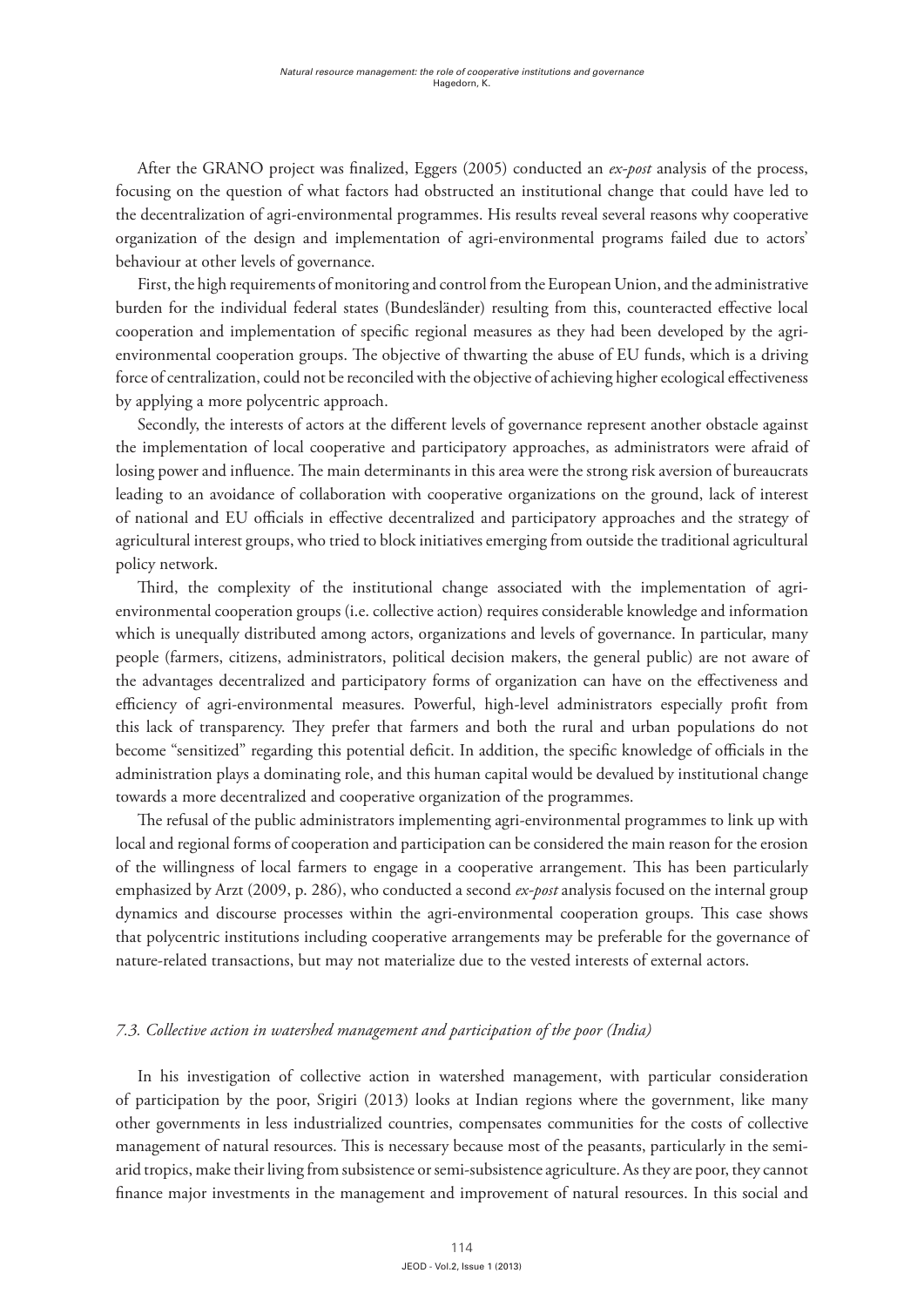natural context, governments play a twofold role: they contribute towards investment into a given resource and, at the same time, devise the institutional and organizational construction of the resource system in order to facilitate collective action as a strategy to achieve sustainability in its use. Although communities receive capital and knowledge in this way from external sources, utilizing these inputs properly requires a sufficient level of self-organization (Srigiri 2013, pp. 91-93).

The development of plans, decision making and implementation occurs at various levels, including selfhelp groups, user groups and watershed associations. Watershed committees supervise the implementation of plans formulated by user groups and self-help groups. Decisions or plans that are considered important must be agreed upon during meetings of the watershed association. The watershed committee also has the task of monitoring and enforcing the rules of watershed management. The regularity and frequency of watershed association and watershed committee meetings are crucial for the efficient organization of a watershed community and efficient collective action. For individual households, it is important to participate in decision-making activities in order to benefit from such watershed management projects.

Srigiri (2013) has analysed this action situation and to what degree collective action comes into being by looking at three sub-arenas of the action arena:

*"The distinction among different action sub-arenas is based primarily on the type of action done in the arena and the temporal stage of its occurrence. […] There are two main distinguishing features, first, the costs borne by the actors for different actions are different, and second, the 'selective incentives' for these actions are not the same for all actions that lead to watershed development" (Srigiri 2013, pp. 92-93).*

Based on the differences regarding the properties of the action situations and their position in the sequence of decision making, Srigiri (2013, pp. 93-94) distinguishes three relevant sub-arenas: "planning and decision making, soil and water conservation investments and maintenance and resource use".

Results from this study show that a broad consensus among the members of watershed communities regarding the rules of watershed management was an enabling factor for self-enforcement by the community. If the rules were developed by collective decision making, it was more likely that they became effective in the sub-arenas mentioned above:

*"Procedural fairness is found to be vital in order to achieve consensus on rules. A fair process of rule formation must include all the active groups with different interests. High levels of attendance in watershed committee meetings led to greater degree of consensus which further led to higher levels of voluntary labor contributions in communities" (Srigiri 2013, pp. 119-120).* 

Nevertheless, participation in collective action also turned out to be limited. The decision-making bodies were dominated by farmers who were wealthy or members of upper castes and had access to irrigation. This does not mean that the poor, including the landless groups in the villages and low caste households, were excluded from the executive committees. However, they had only a little influence in these groups. In addition, other factors played a role, for example the proximity of households to leadership and the social and economic homogeneity of communities. Households with a perception of fairness in the distribution of benefits were motivated to attend meetings. Expectations like these are based on former experience with collective action; "hence the process is cyclic, as a sequence of action arenas keeps repeating itself" (Srigiri 2013, p. 120).

This case reveals the main problems of governing nature-related transactions if they are linked to complex attributes of a natural resource system that is affected by degradation processes. To cope with the urgent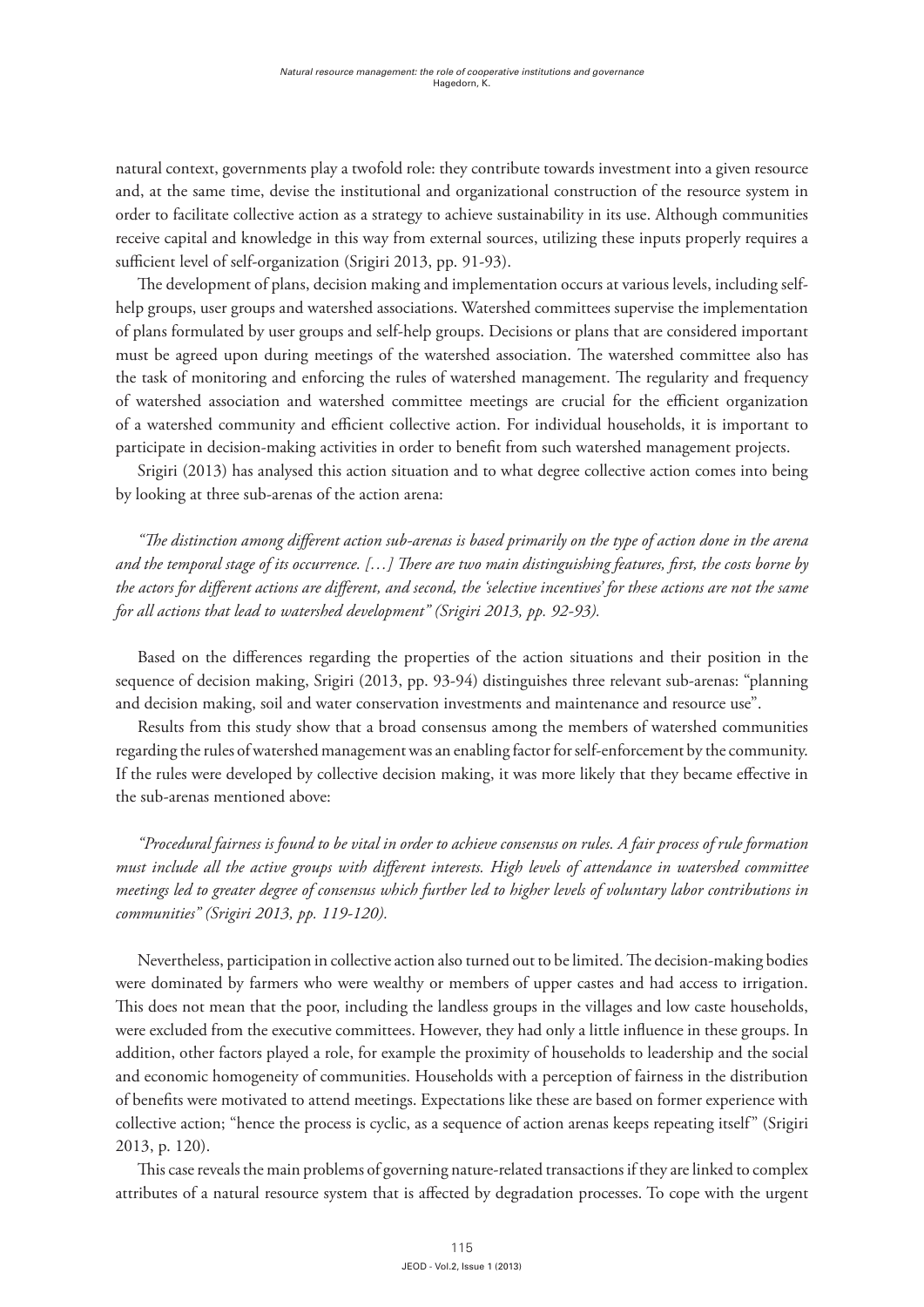task of saving the resource, participatory management is necessary, which requires knowledge generation and collaboration from those who are the immediate users of the resource. In such a situation, cooperation can be very effective in terms of making sustainable resource use feasible. However, the characteristics of actors involved, in particular their action resources, sometimes prove detrimental to the cooperative form of governance. Combining local cooperation with higher levels and hierarchical modes of governance (which is unavoidable in the described case) seems to pose particular challenges.

## *7.4. Pastoralism as indigenous cooperative organization of resource use (Ethiopia)*

This example refers to two studies on cooperation and conflict management in Ethiopian pastoralist systems. Hundie (2008) has analysed the organization of Afar pastoralists in Ethiopia by focusing mainly on two aspects: the conflictive interactions among the actors involved in institutional change and the institutional deficits that have emerged in this process. Secondly, the institutions and organization of cooperative interactions between clans, ethnic groups and households have also been analysed. Beyene (2008) has investigated similar issues facing Somali pastoralists in Ethiopia by analysing the dynamics of property rights, collective action and the role of customary institutions in securing rights and coordinating collective action among agro-pastoralists in governing common property resources.

The Ethiopian state, via its administration, confiscated a large area of Afar rangeland in order to establish commercial farms (without paying any compensation). This government intervention into traditional property rights has been causing conflicts, because it crucially reduces Afar options for adaptation in periods of resource scarcity. For example, after recurrent drought, the Afar have to cross the boundaries of other tribes or clans to graze their cattle. Because of this, effective traditional institutions to manage interclan and inter-ethnic conflicts have been created:

*"[…] the temporal and spatial variability of rangeland resources necessitates movements of livestock and human beings beyond clan territories on a regular basis. Virtually, such cross boundary movements entail bargaining and cooperation among different groups having* de facto *rights over pastoral resources. In this regard the study shows the existence of both inter-clan and inter-ethnic cooperative interactions" (Hundie 2008, p. 179).*

Beyene (2008, p. 200) also points out that such specific common property rights are of major relevance for the sustainability of cooperation in natural resource use. Established social relationships, kinship structures and geographical proximity determine how rights are defined and enforced for the Somali. Besides many variations between different socio-cultural situations, the following general attributes apply:

*"[…] 1) the lineage setting is compatible with herd mobility and 2) the customary tenure arrangements usually devise institutional mechanisms to tackle unpredictable swings in pasture productivity. These scenarios lead to an understanding that locally organized collective action is a response to deal with ecological challenges affecting local livelihoods with a focus on improving resource availability and strengthening group solidarity to buffer the effect of environmental risk" (Beyene 2008, p. 200).*

Similarly, cooperative institutions shape relationships at a household level. As formal insurance or safety nets do not exist in pastoralist groups, mutual help mechanisms at a local level are important. They are still effective, for example in the Afar region. However, households which are better socially integrated participate more intensively in mutual help arrangements. In other words, these social networks can be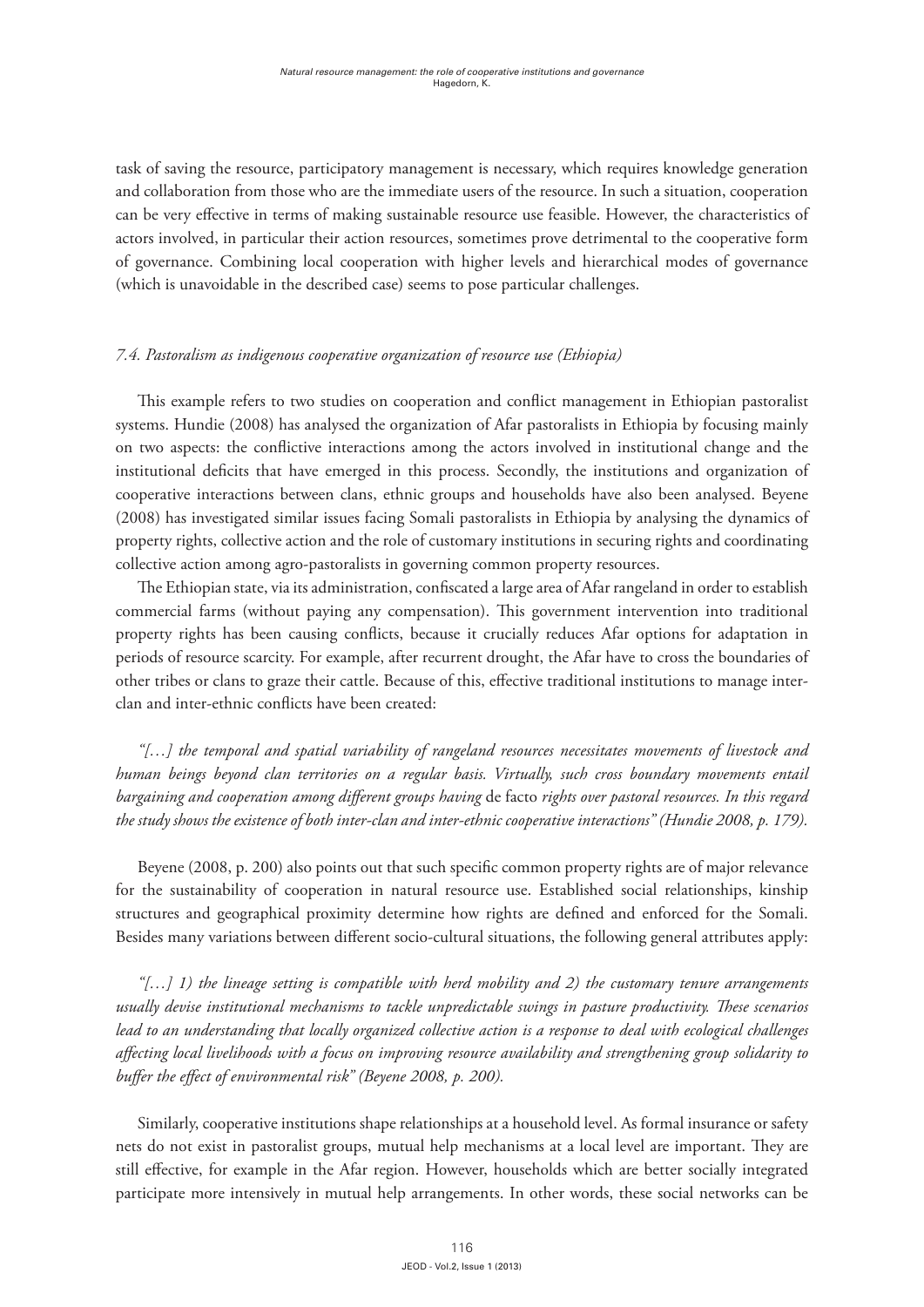considered as a resource for securing household livelihoods. Poor households, which only have a limited capacity to donate or reciprocate, consequently participate less in the pastoralists' self-help interactions (Hundie 2008, p. 180).

Beyene (2008, p. 203) emphasizes a crucial challenge to customary pastoral systems regarding their cooperative use of common property: the widespread existence and expansion of enclosure. The government enforces this by privatizing property rights of land commonly used by pastoralists in order to create and secure income streams, particularly for poor smallholders. However, this undermines core elements of pastoralist institutions which are indispensable for the sustainability of the collective grazing system in these particular social-ecological systems. Pastoralist groups themselves must be allowed to decide on whether, at what time and by whom their natural resources are to be privately or collectively used, because:

*"[…] the shift between private and common property rights is primarily determined by the possibility to manage risk in a variety of ways. For example, the fact that rights are constantly redefined in different resource settings to pool ecologically determined production risks indicates the influence that the unpredictability of the rangeland resources has on institutional choice of different clans" (Beyene 2008, p. 203).*

In pastoral systems, the necessity of humans to base their livelihoods on fragile ecosystems implies difficult nature-related transactions which have given rise to complex institutions that easily become dysfunctional when disturbed by external intervention or changes in the social environment.

The fact that these institutions have been considerably degraded by economic and political developments is in part, but not only, due to the fact that Horn of Africa countries are permanently involved in civil wars which increase the availability of guns. This influences the nature of livestock raiding, an indigenous institution in pastoralist systems.

*"Livestock are resources that can be accumulated through production (by applying peaceful institutions) or through raiding (by applying institutions of violence) among Afars and their neighbors. As a forced contract, livestock raiding has also traditionally existed among other pastoral groups of East Africa since immemorial time [Galaty and Bonte 1991; Otim 2002]. While raiding as a cultural phenomenon contributes to conflict [in the study areas] culture provides solely a partial explanation for the existence of raiding. Nowadays, raiding occur not only for cultural reason but also to earn income by selling the animals in open markets. Indeed, this is due to the integration of the pastoral economy in the commercial economy, which is associated with increasing access to external and domestic livestock markets" (Hundie 2008, p. 111).*

The change in the incentive for livestock raiding from "culture" to "commerce", arising from the opportunity to sell the raided animals, is likely to influence the frequency and extent of such conflicts (Hundie 2008, p. 111). This has led to an increase in the frequency and brutality of the raiding, resulting in more and more large-scale raids and counter-raids associated with great bloodshed among the fighting groups. At the same time, commercial raiding involves more actors who no longer feel committed to traditional norms and values than traditional cultural raiding, for example livestock raiders and traffickers of illegal arms, so that indigenous institutions lose their effectiveness in managing ensuing conflicts. Above all, commercial raiding is associated with trading the captured cattle over long distances. This means that negotiations to return the animals to the victims, which have been a habit according to the indigenous institutions, will no longer be effective. This increases violence, because victim groups are consequently motivated to engage in retaliatory action.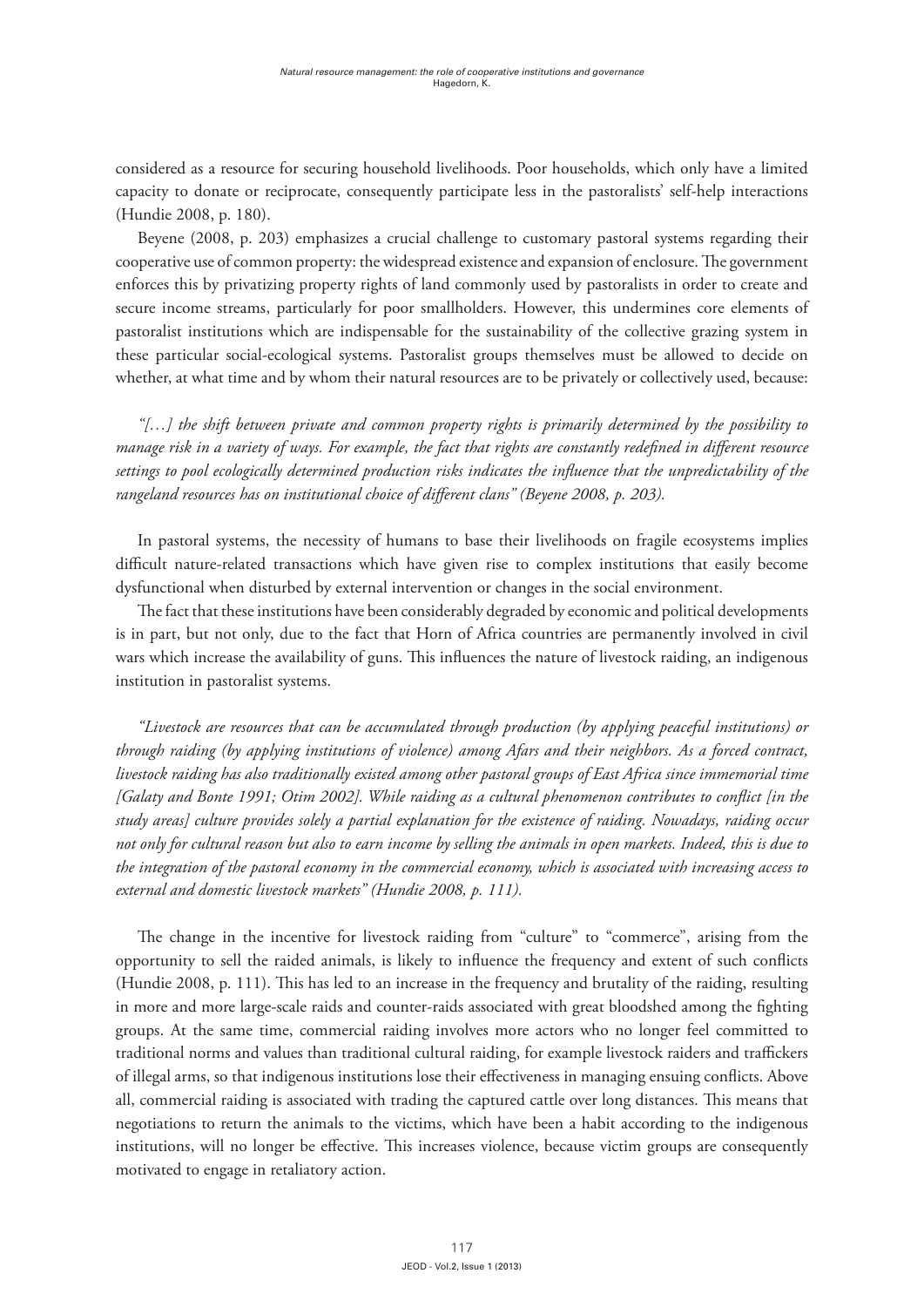## **8. Conclusions**

The cases described above reveal a high degree of diversity as regards the feasibility and sustainability of collective action. However, the core drivers behind these outcomes are obvious. There seems to be an omnipresence of interplay between the properties of nature-related transactions strongly influenced by physical infrastructure installed for using and managing the natural resource, on the one hand, and actors' characteristics on the other, resulting in corresponding behavioural orientations. Maybe even more than in the case of cooperatives that use artificial pools of human-made resources, those using pre-existing pools of natural resources are depending on facilitating behaviour and appropriate capacities of "larger regimes", as Ostrom (2002 p. 1325f.) called them, and are vulnerable to opposite impacts from higher levels of governance.

The case of irrigation reform in the post-socialist transformation process in Bulgaria shows in particular that applying organizational blueprints for collective action, in this case the top-down establishment of water user associations, can hardly be effective if the social context – including political transition processes, institutional reforms, lacking or interrupted traditions, insufficient social capital and a weak state – are not taken into account. The attempt to implement imported institutional transplants from abroad is prone to failure, if these special social and political conditions are neglected. The resource nexus between land and water played an important role because it made privatization of land and redesigning the irrigation systems inseparable. This demonstrates that linkages between natural systems influencing nature-related transactions have a considerable impact on how institutional change occurs.

While it may be plausible that a weak state is not able to adequately support self-organization, it may be surprising that the German case of agri-environmental programmes can reveal how even a strong state, which in principle is able and willing to craft effective and efficient institutions, can fail to reap the benefits from cooperation and participation, although the properties of the given nature-related transactions would require such a shift in governance. The analysis of the agri-environmental cooperation groups as a means for decentralization of agri-environmental programmes confirms the result stressed by Ostrom and her colleagues from the Bloomington School that government interference that does not leave sufficient room of manoeuvre for self-organization can be detrimental to the emergence and sustainability of cooperative organization, even though it would enable a better fit with nature-related transactions.

The example of cooperative watershed management in India shows that social capital and social structures are crucial for the feasibility and the efficiency of collective action in natural resource use and improvement. The action resources available to the participants in the action arena – such as personal power, education and knowledge, and also physical access to resources (in this case irrigation) – have proved to be influential factors. One important issue that deserves attention is the role of poverty, because it involves other levels and types of governance in local cooperation processes. This is because it requires support for financing investments in resource protection and provision of expertise for making the core intended nature-related transactions, such as water harvesting, possible. This opens the action arena to possibly harmful interference from administrators and rent seeking at the local level.

Government intervention also plays a crucial role in regards to attempts to "modernize" pastoral systems in Ethiopia. Here again, the relevance of nature-related transactions can be observed, as a top-down redesign of customary pastoral institutions and the habits they have created may destroy their institutional fit with the fragile ecological systems on which the livelihoods of pastoralists depend. This case shows how changes in the external social and economic context of the resource use systems can destroy indigenous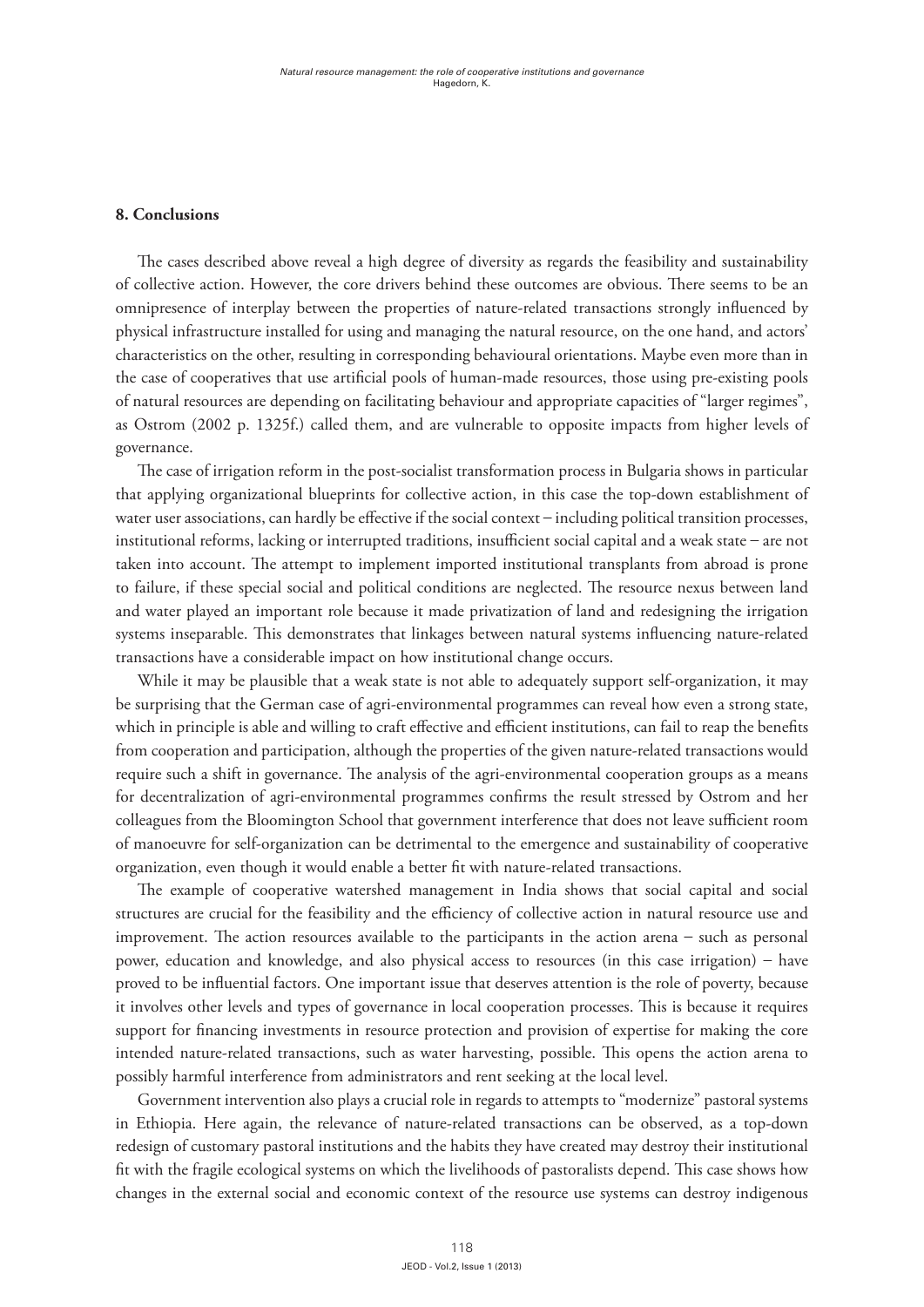institutions of cooperation and conflict resolution in some areas (e.g. the raiding culture), while they are still functioning in other areas (e.g. mutual help among households). This case gives an impression of the challenges of reforming indigenous cooperative institutions and organizations, a task that has to recognize the complexity of the action situation in order to avoid scholars and policy makers falling into panacea traps (Ostrom 2007). Obviously, for nature-related transactions that are mediated through ecosystems exhibiting high complexity and interconnectedness, a good institutional fit can often be achieved by cooperative governance, but at the same time sustainability of cooperation may be endangered by internal and external forces. In addition, the use and management of natural resource system usually requires technologies, equipment and infrastructure that make transactions and associated interdependencies even more prone to opportunistic behaviour. The inseparability of social-ecological systems from social-technical systems, together with actor characteristics, interests and action resources, may prevent a desirable institutional design combined with cooperative governance from materializing. Why particular actor behaviours emerge in specific action situations may also be explained by an important difference between the two types of cooperatives mentioned in section 2. Cooperatives artificially pooling human-made resources usually do what people cannot do alone. This also applies to cooperatives based on pre-existing pools of natural resources. However, these often have to formulate solutions that cooperatives cannot achieve alone, and they must also rely on constructive collaboration with other levels of governance.

## **References**

- Arzt, K. (2009). Lokale Partizipation und nachhaltige Ressourcennutzung. Eine institutionelle Analyse von Agrar-Umwelt-Foren. Institutional Change in Agriculture and Natural Resources Vol. 38. Aachen: Shaker.
- Beyene, F. (2008). Challenges and options in governing common property. Customary institutions among (agro-)pastoralists in Ethiopia. Institutional Change in Agriculture and Natural Resources Vol. 32. Aachen: Shaker.
- Bromley, D.W. (1989). Economic interests and institutions. Cambridge, MA: Basil Blackwell.
- Commons, W. (1934). Institutional economics: Its place in political economy. New York: Macmillan.
- Eggers, J. (2005). Dezentralisierung der Agrarumweltmaßnahmen in der europäischen Agrarpolitik: Hemmnisse eines institutionellen Wandels. Institutional Change in Agriculture and Natural Resources Vol. 25. Aachen: Shaker.
- Galaty, J.G., Bonte, P. (1991). Herders, warriors, and traders: Pastoralism in Africa. Boulder, San Francisco and Oxford: Westview Press.
- Hagedorn, K. (2005). Balanceakt zwischen Ernährung und Naturschutz die Landwirtschaft. Informationen zur politischen Bildung. Umweltpolitik 287, p. 36-43.
- Hagedorn, K. (2008). Particular requirements of institutional analysis in nature-related sectors. European Review of Agricultural Economics 35(3), pp. 357-384. http://dx.doi.org/10.1093/erae/jbn019.
- Hardin, G. (1968). The tragedy of the commons. Science 162, pp. 1243-1248. http://dx.doi.org/10.1126/ science.162.3859.1243.
- Hundie, B. (2008). Pastoralism, institutions and social interactions: Explaining the coexistence of conflicts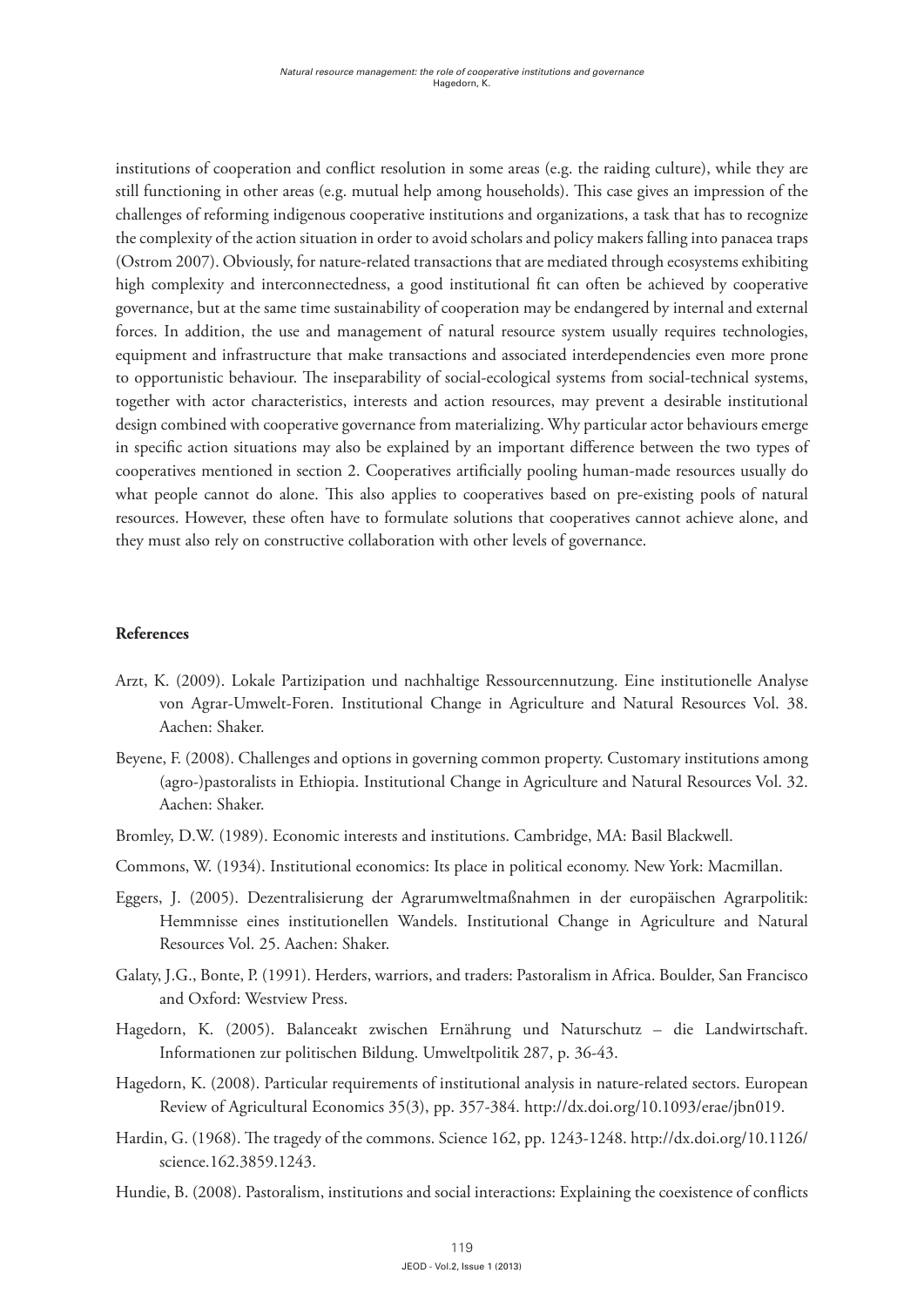and cooperation in pastoral Afar, Ethiopia. Institutional Change in Agriculture and Natural Resources Vol. 34. Aachen: Shaker.

- Ménard, C. (2004). The economics of hybrid organizations. Journal of Institutional and Theoretical Economics 160, p. 345-376. http://dx.doi.org/10.1628/0932456041960605.
- Ménard, C., Valceschini, E. (2005). New institutions for governing the agri-food industry. European Review of Agricultural Economics 32, pp. 421-440. http://dx.doi.org/10.1093/eurrag/jbi013.
- Ostrom, E. (1990). Governing the commons: The evolution of institutions for collective action. New York: Cambridge University Press. http://dx.doi.org/10.1017/CBO9780511807763.
- Ostrom, E. (2002). Common-pool resources and institutions: Toward a revised theory. In Gardner, B., Rausser, G. (Eds.). Handbook of agricultural economics Vol. 2. Amsterdam: Elsevier, pp. 1315- 1339.
- Ostrom, E. (2005). Understanding institutional diversity. Princeton NJ: Princeton University Press.
- Ostrom, E. (2007). A diagnostic approach for going beyond Panaceas. Proceedings of the National Academy of Sciences of the United States of America 104(39), pp. 15176-15178. http://dx.doi. org/10.1073/pnas.0702288104.
- Ostrom, E., Gardner, R., Walker, J. (1994). Rules, games, and common pool resources. Ann Arbor: The University of Michigan Press.
- Otim, P. (2002). Scarcity and conflict in pastoral areas: A look at the other side of the coin. In Babiker, M. (Ed.). Resource alienation, militarism and development. Case studies from East African drylands. Organization for Social Sciences Research in Eastern and Southern Africa, pp. 105-117.
- Paavola, J., Adger, W.N. (2005). Institutional ecological economics. Ecological Economics 53, pp. 353- 368. http://dx.doi.org/10.1016/j.ecolecon.2004.09.017.
- Schmid, A.A. (2004). Conflict and cooperation. Institutional and behavioural economics. Oxford: Blackwell. http://dx.doi.org/10.1002/9780470773833.
- Srigiri, S.R. (2013). Institutions of collective action and property rights for natural resource management: Participation of rural households in watershed management initiatives in semi-arid India. Institutional Change in Agriculture and Natural Resources Vol. 47. Aachen: Shaker.
- Theesfeld, I. (2005). A common-pool resource in transition. Determinants of institutional change for Bulgaria's post-socialist irrigation sector. Institutional Change in Agriculture and Natural Resources Vol. 23. Aachen: Shaker.
- Theesfeld, I. (2009). The downgrading effect of abuse of power on trust and collective action in Bulgaria's irrigation sector. In Volker B., Padmanabhan, M. (Eds.). Institutions and sustainability. Political economy of agriculture and the environment – Essays in honour of Konrad Hagedorn. Springer Netherlands, pp. 223-242.
- Vatn, A. (2005). Institutions and the environment. Cheltenham, UK: Edward Elgar.
- Williamson, O. (1985). The economic institutions of capitalism. New York: The Free Press.
- Williamson, O. (2000). The new institutional economics: Taking stock, looking ahead. Journal of Economic Literature 38, pp. 595-613. http://dx.doi.org/10.1257/jel.38.3.595.